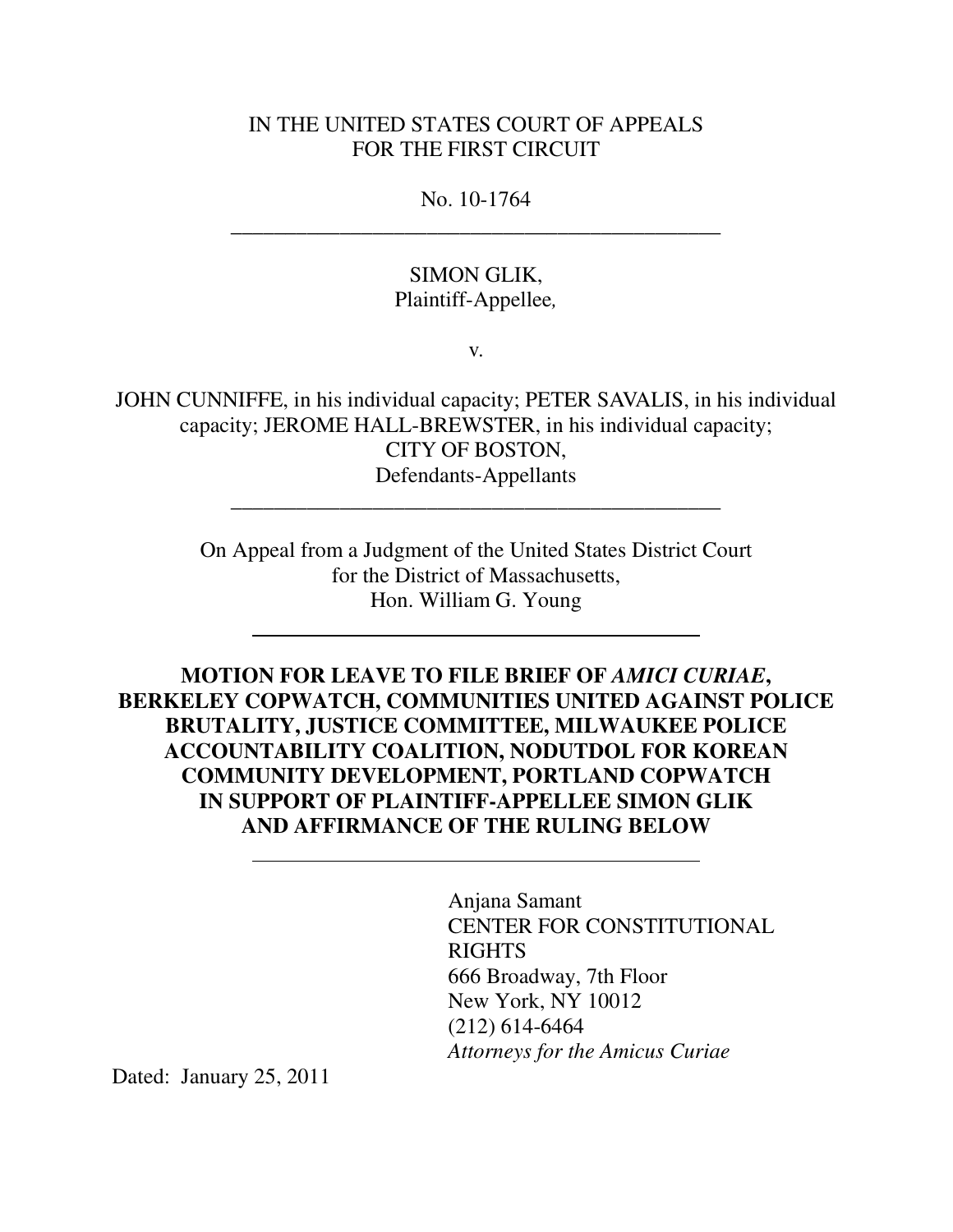## **CORPORATE DISCLOSURE STATEMENT**

Pursuant to Federal Rule of Appellate Procedure 26.1, counsel for proposed *amici curiae* makes the following disclosures:

(1) *Amici curiae* are all nonprofit organizations whose purposes are to document and publicize incidents of police misconduct, including through videotaped or audio recordings in public, train communities in how to engage in such projects, and inform communities of their rights *vis a vis* the police.

(2) *Amici curiae* are not publicly held entities.

(3) None of the *amici curiae* are parent, subsidiary, or affiliate of, or a trade association representing, a publicly held corporation, or other publicly held entity. No parent companies or publicly held companies have a 10% or greater ownership in *amici curiae*.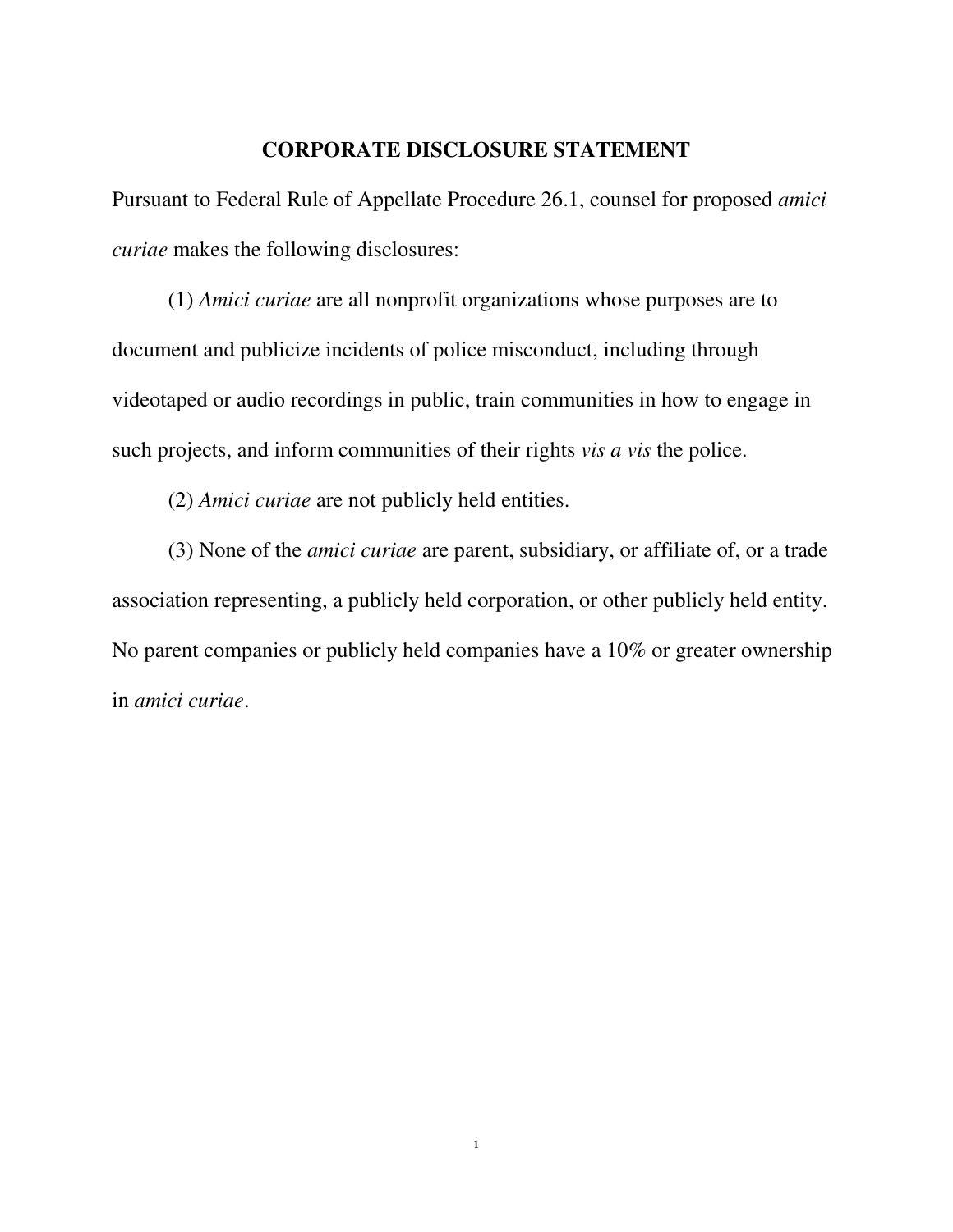# **TABLE OF CONTENTS**

| $\mathbf{I}$ . |                                                                                                                                                |  |
|----------------|------------------------------------------------------------------------------------------------------------------------------------------------|--|
| $\Pi$ .        |                                                                                                                                                |  |
| III.           |                                                                                                                                                |  |
|                | A. THE RIGHT TO GATHER INFORMATION ON MATTERS OF<br>PUBLIC CONCERN IS A CORE FIRST AMENDMENT<br>RIGHT THAT INCLUDES THE RIGHT TO RECORD POLICE |  |
|                | <b>B. THE RIGHT TO RECORD POLICE CONDUCT PROMOTES</b><br>CIVIC PARTICIPATION AND DEMOCRATIC                                                    |  |
|                | C. THE RIGHT TO RECORD POLICE CONDUCT HELPS HOLD<br>LAW ENCORCEMENT ACCOUNTABLE TO THE PUBLIC                                                  |  |
|                | D. THE RIGHT TO RECORD POLICE ACTIVITY SERVES THE<br><b>INTERESTS OF JUSTICE AND IMPROVES THE JUDICIAL</b>                                     |  |
| IV.            |                                                                                                                                                |  |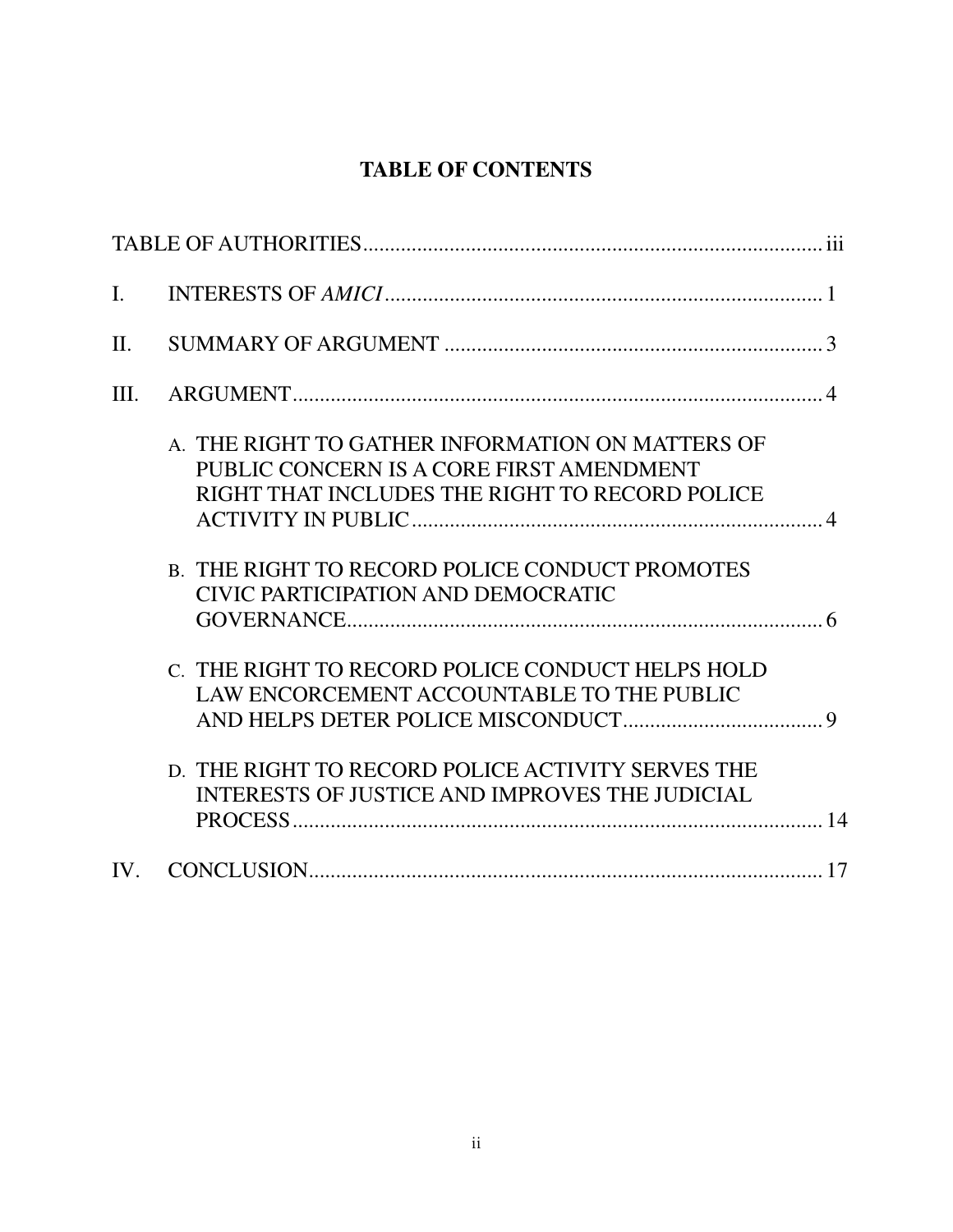# **TABLE OF AUTHORITIES**

# **FEDERAL CASES**

| Colon v. City of New York, No. 1:09-cv-00008, 2009 U.S. Dist. |  |
|---------------------------------------------------------------|--|
|                                                               |  |
|                                                               |  |
|                                                               |  |
|                                                               |  |
|                                                               |  |
|                                                               |  |
|                                                               |  |
|                                                               |  |

# **OTHER AUTHORITIES**

| Daniel A. Begun, NYPD wants Your Videos to help fight Crime,<br>hothardware.com, Aug. 1, 2008,<br>http://hothardware.com/News/NYPD-Wants-Your-    |
|---------------------------------------------------------------------------------------------------------------------------------------------------|
| CITY OF BOSTON, ANNUAL REPORT OF<br>COMMUNITY OMBUDSMAN OVERSIGHT PANEL 6 (2009) available at<br>http://www.cityofboston.gov/Images_Documents/CO- |
|                                                                                                                                                   |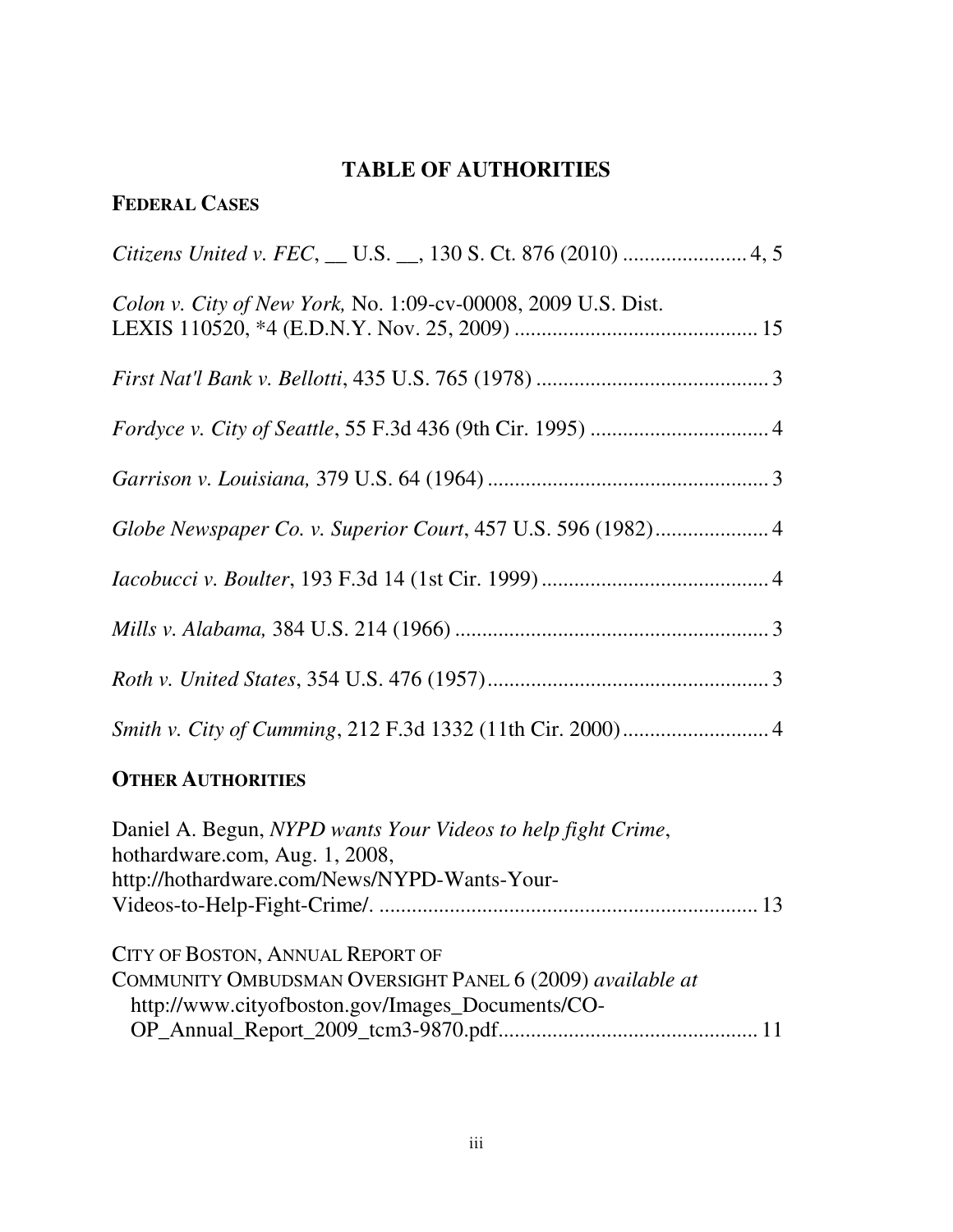| Oscar Grant Shooting; Probe That led to Her Firing                            |
|-------------------------------------------------------------------------------|
|                                                                               |
| was Flawed, Arbitrator Says, S.F. CHRONICLE, Dec. 18, 2010, at C1  10         |
| Demian Bulwa, Mehserle convicted - Protests, Looting;                         |
| Verdict: Jury finds Former BART Officer Guilty on                             |
| <i>Involuntary Manslaughter Charge, S.F. CHRONICLE, July 9, 2010, at A110</i> |
| Demian Bulwa, Student's Video given to Police                                 |
| considered Best Look at Killing; Evidence,                                    |
|                                                                               |
|                                                                               |
| Morgan Cloud, <i>The Dirty Little Secret</i> , 43 EMORY L.J. 1311 (1994) 14   |
| ALAN M. DERSHOWITZ, THE ABUSE EXCUSE                                          |
|                                                                               |
| ALAN M. DERSHOWITZ, THE BEST DEFENSE                                          |
|                                                                               |
|                                                                               |
| David N. Dorfman, Proving the Lie: Litigating Police Credibility,             |
|                                                                               |
| Jim Dwyer, Videos Challenge Accounts of Convention Arrest,                    |
| N.Y. TIMES, Apr. 12, 2005, available at                                       |
| http://www.nytimes.com/2005/04/12/nyregion/12video.html 15                    |
| Bob Elgeko & Marisa Lagos, Lawyer tells Why Cop hit                           |
| Oscar Grant; BART Shooting, S.F. CHRONICLE, Feb. 1, 2009, at B1.  10          |
|                                                                               |
| John Eligon & Colin Moynihan, Police Officer Seen on Tape                     |
| shoving a Bicyclist is Indicted, N.Y. TIMES, Dec. 16, 2008, at A33 15         |
| David Kocieniewski, Perjury Dividend-A Special Report,                        |
|                                                                               |
| Marisa Lagos, Video shows Another BART Cop Apparently                         |
| Striking Oscar Grant, S.F. CHRONICLE, Jan. 25, 2009, at B2 10                 |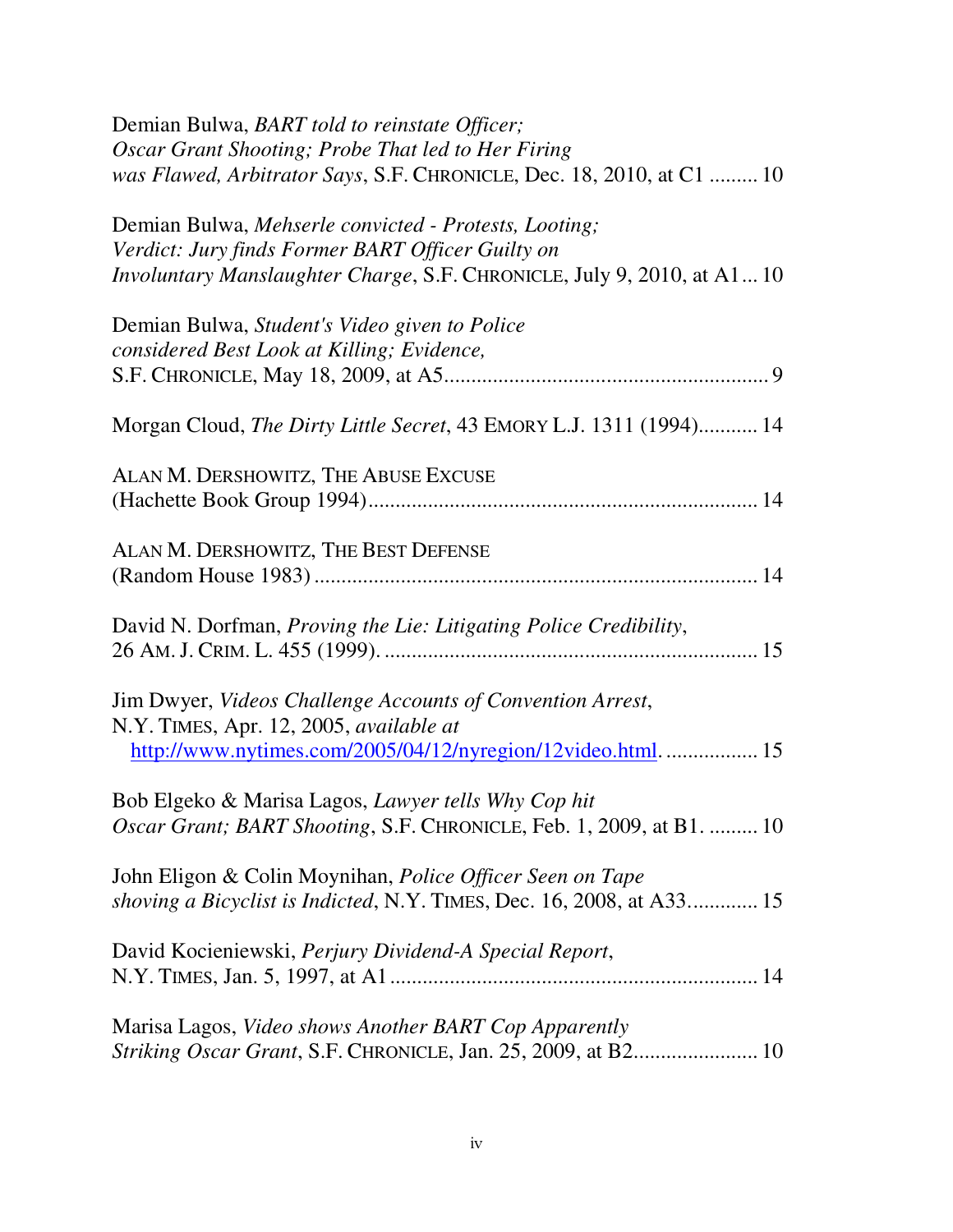| Henry K. Lee, 3 charged in Shooting Protest; Misdemeanor<br>Counts could Still be lodged against Dozens More,                                                                                                                         |
|---------------------------------------------------------------------------------------------------------------------------------------------------------------------------------------------------------------------------------------|
| Trymaine Lee, Police Officer Who Shoved A                                                                                                                                                                                             |
| LETTER FROM JAMES MADISON TO W. T. BARRY (Aug. 4, 1822),<br>in 9 THE WRITINGS OF JAMES MADISON, 1819-1836<br>(Gaillard Hunt ed.) (1900), available at                                                                                 |
| Joseph D. McNamara, Has the Drug War created an                                                                                                                                                                                       |
| Amy Mayron, No Charges Filed Against Officers in<br>Fatal Shooting / Mentally Ill Man Was Killed as He<br>Drove Toward Police in Alley, Saint Paul Pioneer Press                                                                      |
| Jim Newton, 2 Officers Guilty, 2 Acquitted; Guarded<br>Calm follows Verdicts in King Case; Trial: Federal Jury<br>Finds that Stacey Koon and Laurence Powell violated<br>Beating Victim's Civil Rights. Sentencing is set for Aug. 4, |
| Wendy Ruderman, 4 Cops fired for Beating,                                                                                                                                                                                             |
| Jerome H. Skolnick, <i>Deception by Police</i> ,                                                                                                                                                                                      |
| Christopher Slobogin, Testilying: Police Perjury and                                                                                                                                                                                  |
| Lie Detectors Could Curb Police Perjury,                                                                                                                                                                                              |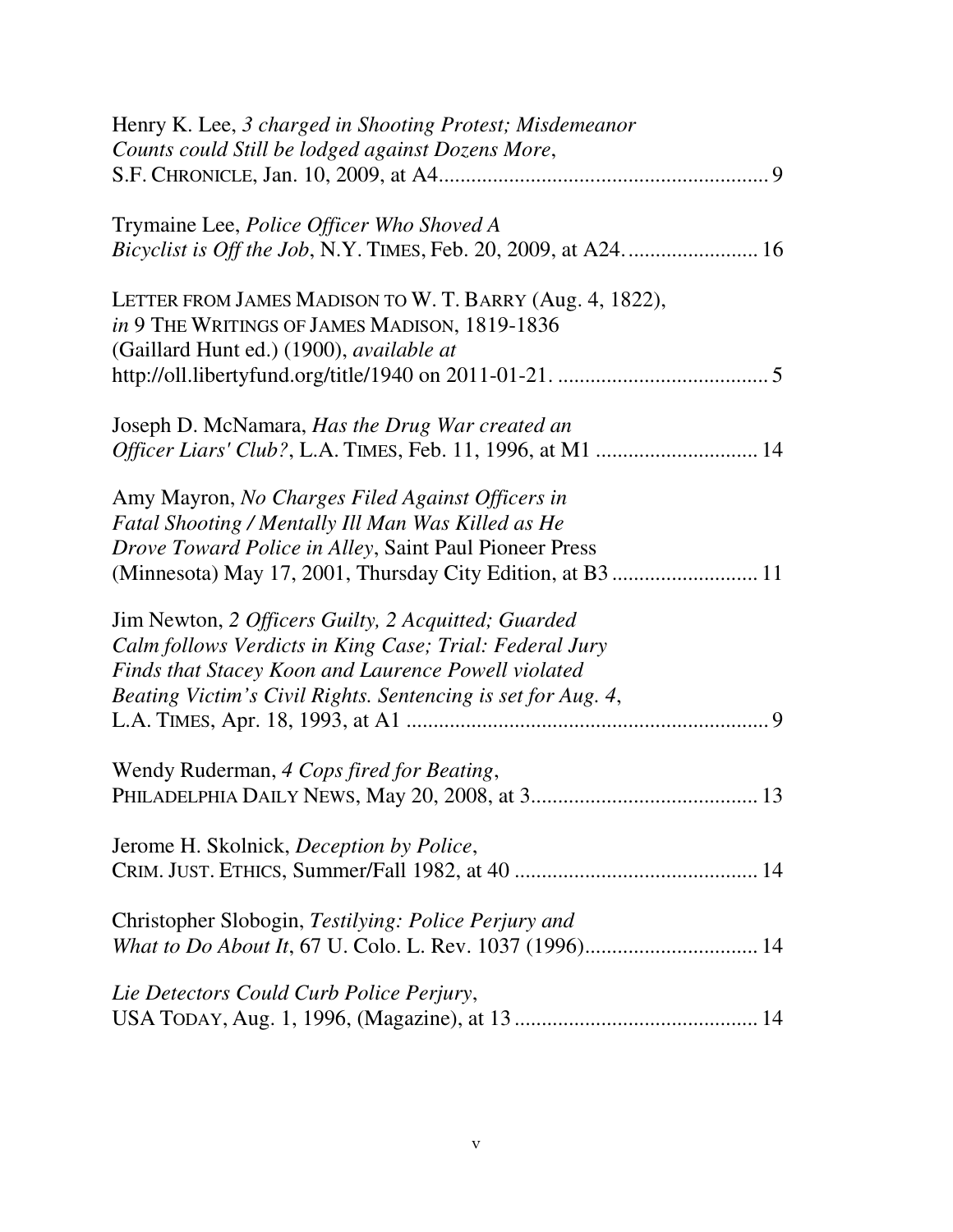| Edward T. Walker, Contingent Pathways from Joiner to        |  |
|-------------------------------------------------------------|--|
| Activist: The Indirect Effect of Participation in Voluntary |  |
| Associations on Civic Engagement,                           |  |
|                                                             |  |
| Deborah Young, Unnecessary Evil: Police Lying in            |  |
|                                                             |  |
| Video: Critical Mass Bicyclist assaulted by NYPD,           |  |
|                                                             |  |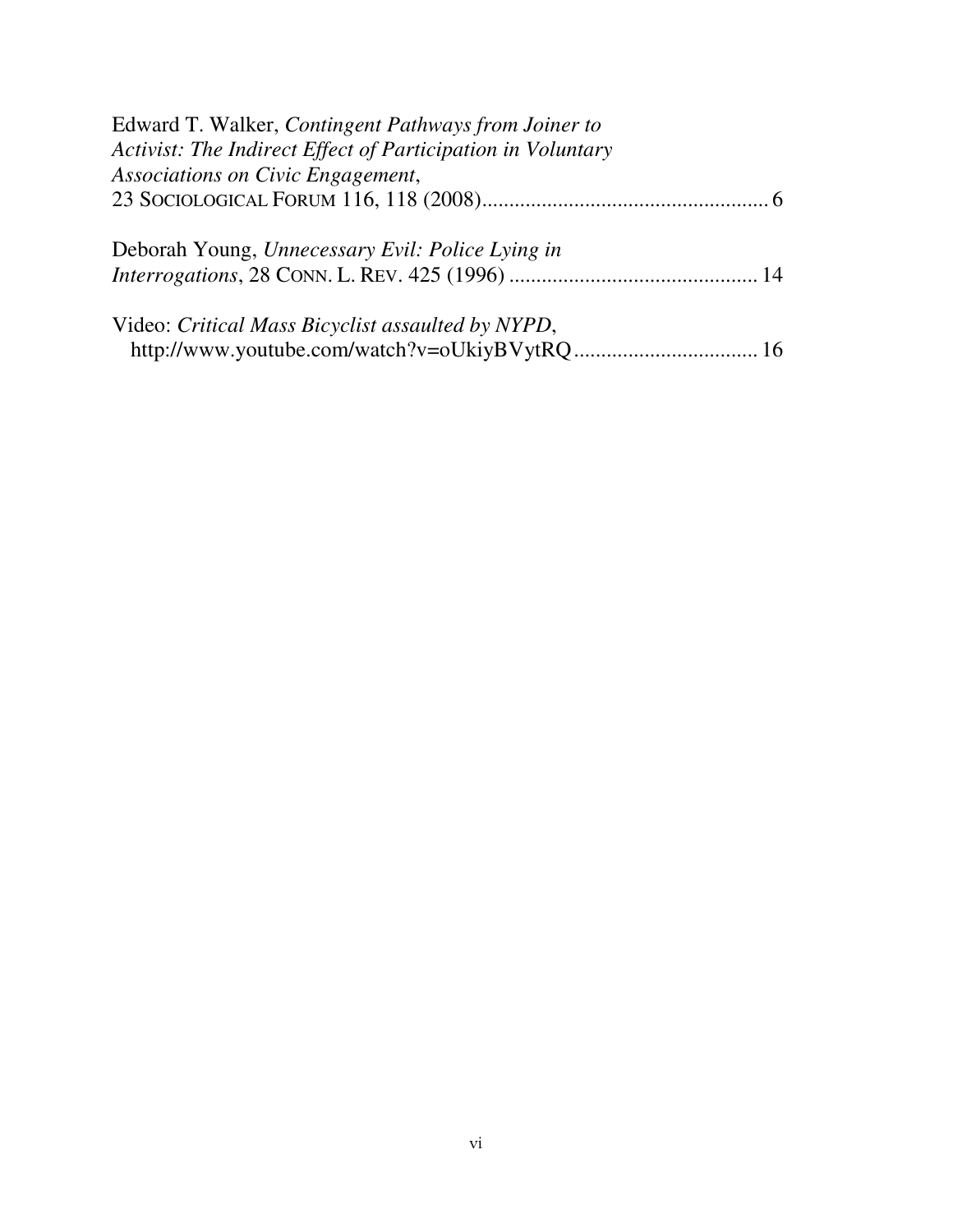## **I. INTERESTS OF** *AMICI*

BERKELEY COPWATCH (Berkeley, CA) began in 1990 as an all-volunteer organization dedicated to monitoring police actions and educating and encouraging community members in asserting their rights in a non-violent manner. Berkeley Copwatch does not attempt to interfere in police activity or to resist police misconduct physically. The organization's mission is to work to reduce police violence, empower and unite communities, and encourage people to exercise their right to document police conduct and advocate for each other. Their copwatch trainings and methodology have served as model practices for others interested in similar police accountability mechanisms. As a result, Berkeley Copwatch has trained hundreds of individuals and groups nationwide on their rights *vis a vis* the police and has hosted international observers and members of law enforcement interested in learning more about their copwatch program.

## COMMUNITIES UNITED AGAINST POLICE BRUTALITY

(Minneapolis, MN) Communities United Against Police Brutality (CUAPB) was founded in 2000 in the aftermath of an incident of police brutality in which an unarmed man was shot 35 times in the alleyway behind his home. Despite intense efforts by the community, there was no justice in that case. Historically and currently, the Minneapolis Police Department's Internal Affairs Unit and the Minneapolis Civilian Review Authority have provided little relief or accountability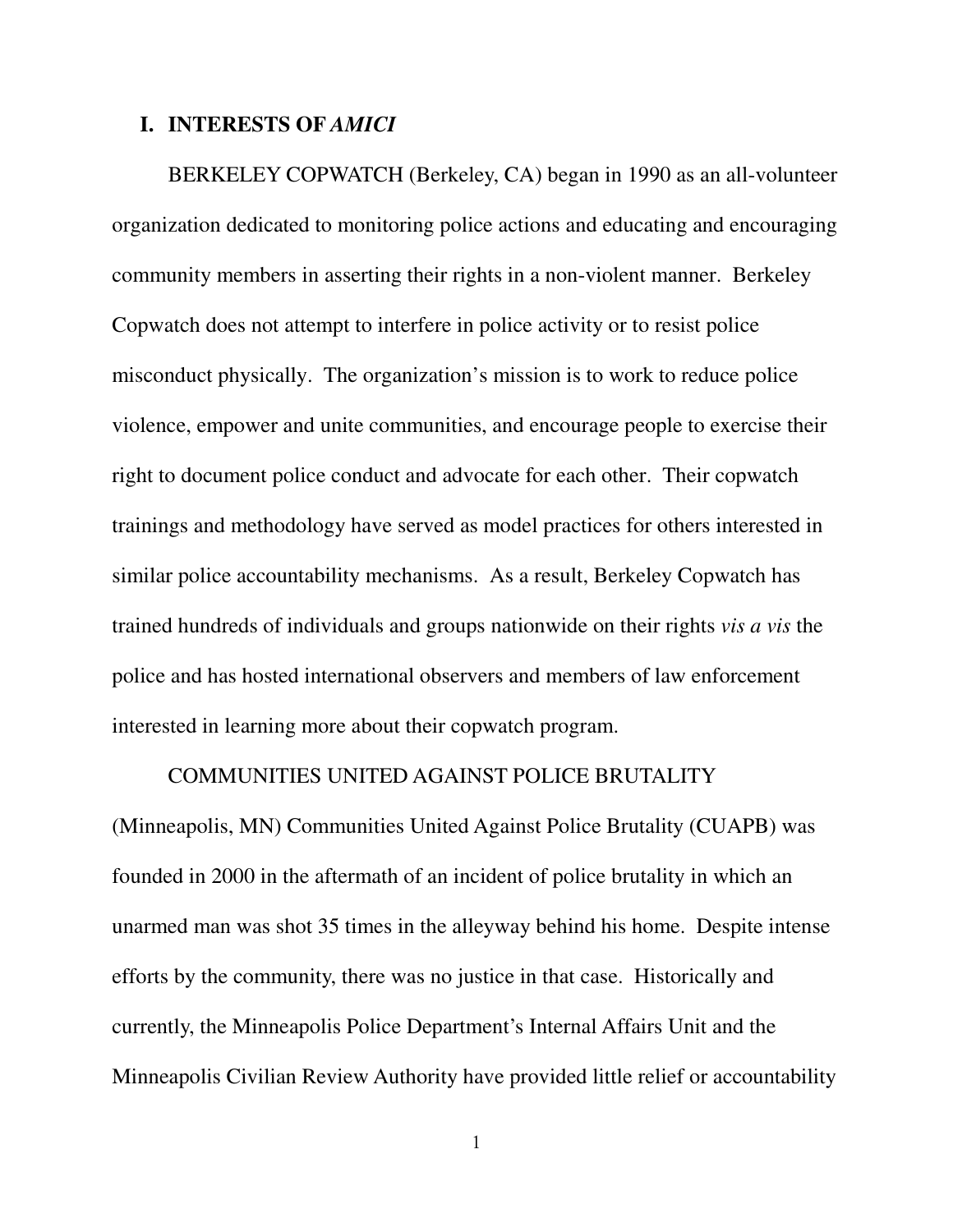in incidents of police violence. CUAPB was formed in response to this lack of accountability, on the belief that addressing day-to-day abuse will reduce more egregious incidents. An all-volunteer organization, CUAPB provides a 24-hour hotline and other referral and advocacy services for people dealing with the effects of police brutality. CUAPB also operates copwatch and courtwatch programs, engages in litigation, works to change policies and practices that facilitate police brutality, and educates the community on their rights while dealing with police.

Founded in 2005, the JUSTICE COMMITTEE (JC) is a Latina/Latino-led organization dedicated to building a movement against police violence and systemic racism in New York City. In 2008 JC launched its Cop Watch project, a tactic through which the Justice Committee seek to hold the police accountable by patrolling neighborhoods and documenting police misconduct with video cameras. The Justice Committee's Cop Watch team does not interfere in police activities. The JC Cop Watch project seeks to educate community members on their rights when approached by law enforcement, document police interactions with community members, and minimize police harassment, attacks and killings by non-violently observing.

The MILWAUKEE POLICE ACCOUNTABILITY COALITION (MPAC) was founded in 2003. The coalition involves local, state, and national organizations and is driven by families who have lost loved ones at the hands of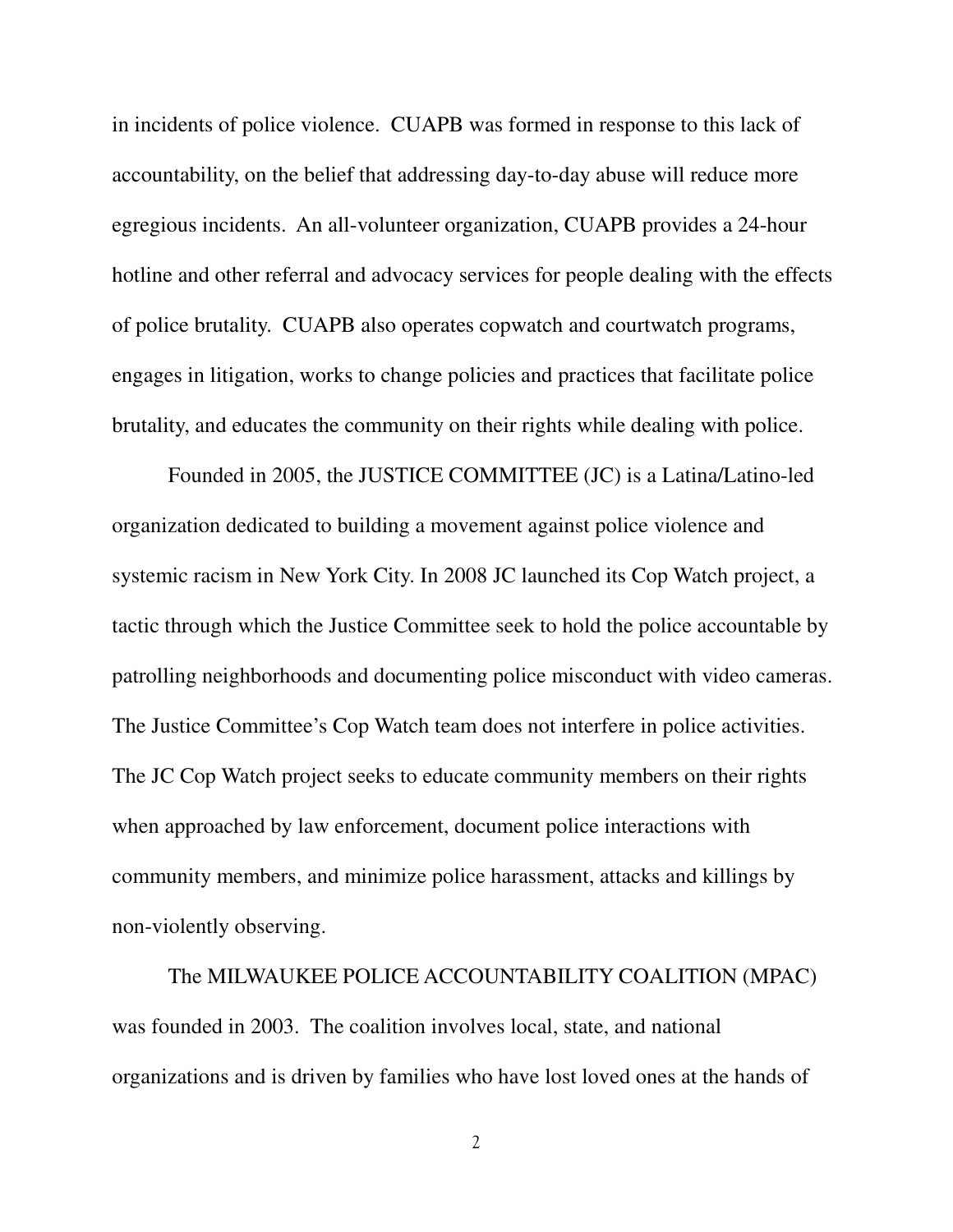the police. MPAC has committed itself to organizing communities and finding solutions to Milwaukee's police brutality crisis--particularly in communities of color where a disproportionate amount of police misconduct takes place. MPAC unites the many voices of families and individuals who have been victimized by police violence into effectively addressing Milwaukee's police brutality crisis.

Founded in 1999, NODUTDOL FOR KOREAN COMMUNITY DEVELOPMENT (Nodutol) is a grassroots organization dedicated to empowering the Korean people locally and globally and working for justice for immigrant and people of color communities in New York City. As an organization that opposes militarization at home as well as abroad, Nodutdol joined Peoples' Justice for Community Control and Police Accountability in order to help this coalition of grassroots organizations build a network of autonomous Cop Watch teams through out New York City. Nodutdol members have provided leadership and capacity by joining Cop Watch Network teams, conducting Know Your Rights and Cop Watch trainings, and developing educational public art about New Yorkers rights when approached by law enforcement and the need for Cop Watch as a grassroots strategy for police accountability.

PORTLAND COPWATCH (Portland, OR) is an outgrowth of the People Overseeing Police Study Group, a grassroots group founded in 1992 to promote police accountability through citizen action, to empower victims of police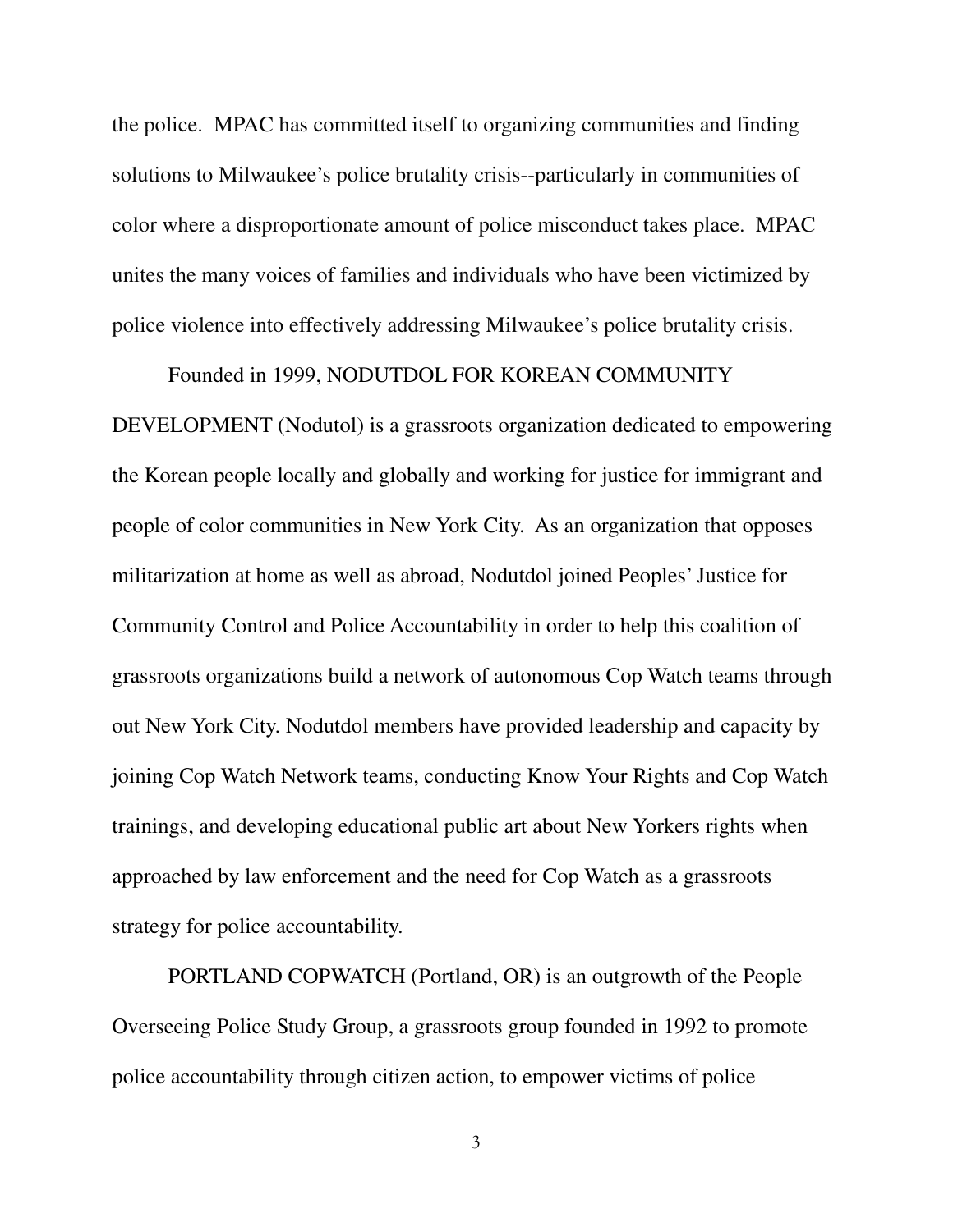misconduct and prevent future such incidents, and to educate the public about their rights and responsibilities when dealing with law enforcement. Since its formation, Portland Copwatch has consulted dozens of groups and individuals locally and nationwide on the issue of civilian review of the police, assembled a broad range of reports, articles, interviews, and other resources. Portland Copwatch regularly participates in community forums on police accountability, including meetings of Portland's civilian complaint review board (the Citizens Review Committee of the Independent Police Review Division) and the Police Chief's forum. Since its inception, Portland Copwatch has maintained an incident report hotline for monitoring police conduct, provided know-your-rights trainings, conducted police monitoring in various neighborhoods and at demonstrations/protests, and trained community members on how to engage in police monitoring with or without video or other recording devices.

## **II. SUMMARY OF ARGUMENT**

*Amici* submit this brief in support of Plaintiff-Appellee Simon Glik and of affirmance of the District Court's ruling below. As the lower court explained, "in the First Circuit, this First Amendment right publicly to record the activities of police officers on public business is clearly established." *Amici* are groups that have exercised this right – and who have trained or educated others about their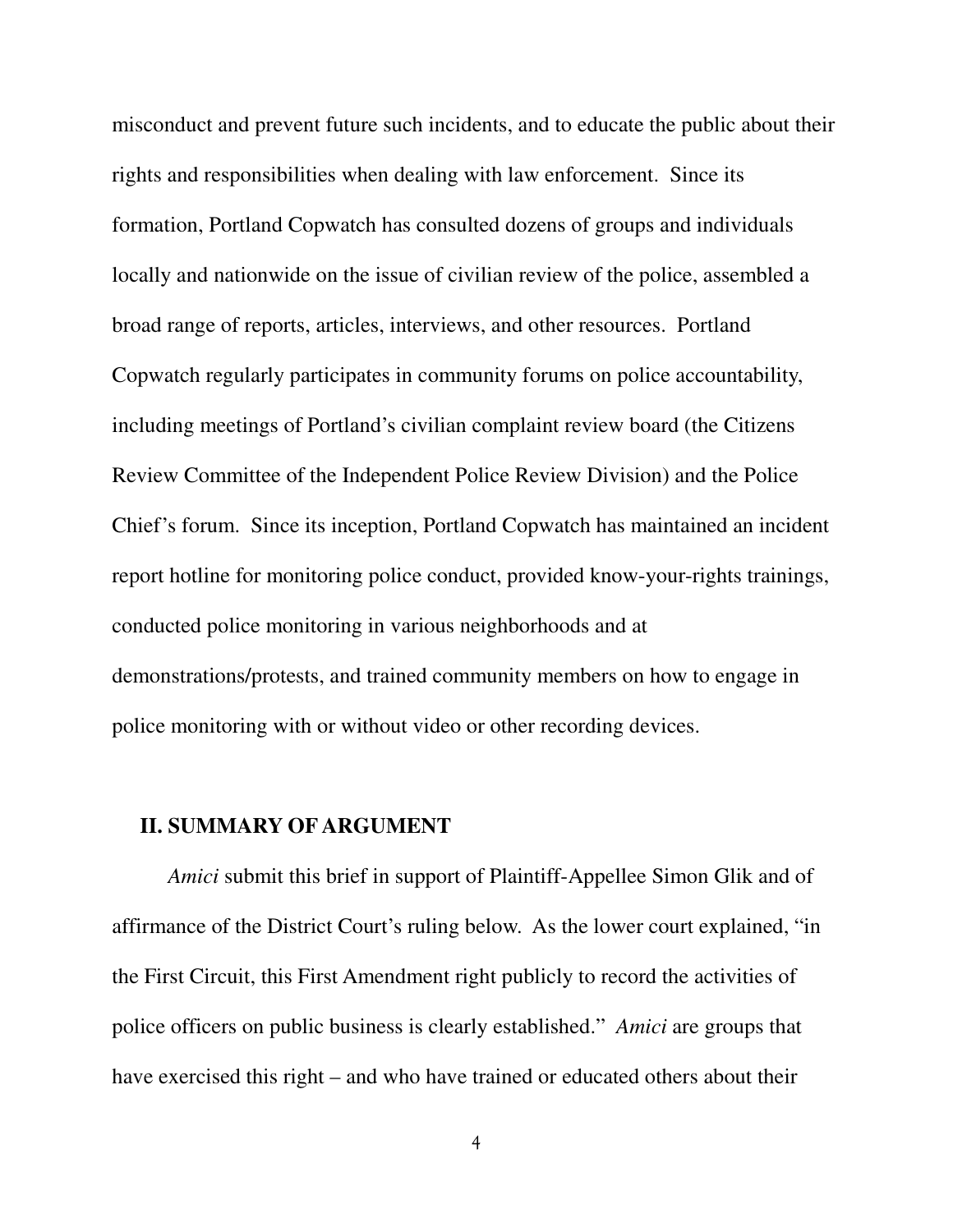rights in police encounters – to increase direct police accountability to communities, participate in police reform and oversight, encourage civic participation by community members, and promote justice and transparency. In the experience of *amici*, the protection and exercise of the right to record police activity in public places has been necessary to further their goals and to realize the aims and principles underlying the First Amendment's guarantees against government misconduct through civic engagement.

## **III. ARGUMENT**

## **A. THE RIGHT TO GATHER INFORMATION ON MATTERS OF PUBLIC CONCERN IS A CORE FIRST AMENDMENT RIGHT THAT INCLUDES THE RIGHT TO RECORD POLICE ACTIVITY IN PUBLIC.**

 One of the central purposes of the First Amendment is to promote the open exchange of ideas, especially those critical of the government, by among other things protecting free speech, an independent press, freedom of assembly, and the right to petition the government. *Mills v. Alabama*, 384 U.S. 214, 218 (1966) ("a major purpose of [the First Amendment] was to protect the free discussion of governmental affairs."); *see also Roth v. United States*, 354 U.S. 476, 484 (1957) ("The protection given free speech and the press was fashioned to assure unfettered interchange of ideas for the bringing about of political and social changes desired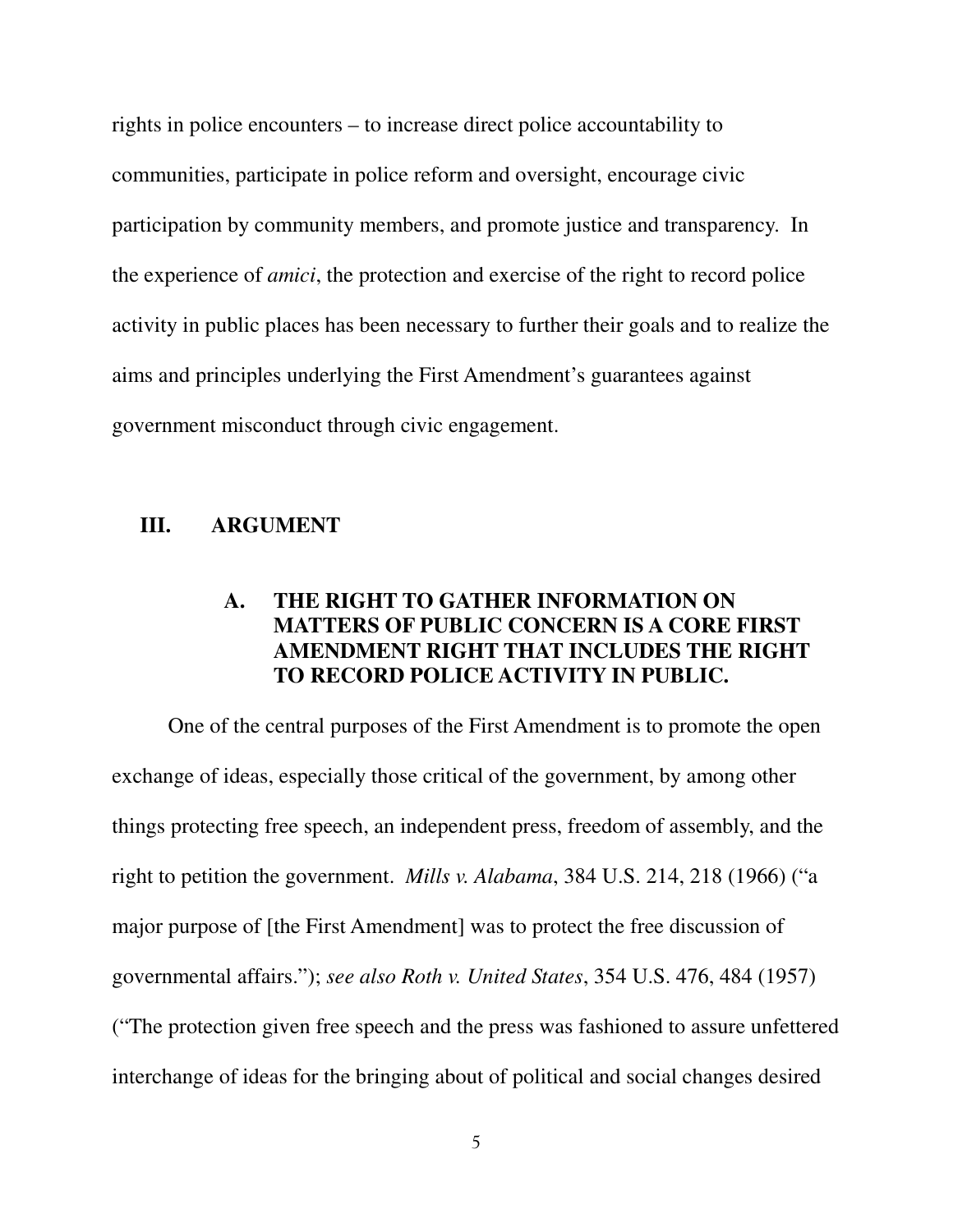by the people."). Indeed the Supreme Court has explained that "speech concerning public affairs is more than self-expression; it is the essence of self-government." *First Nat'l Bank v. Bellotti*, 435 U.S. 765, 777 n.12 (1978) (citing *Garrison v. Louisiana*, 379 U.S. 64, 74-75 (1964)); *see also Globe Newspaper Co. v. Superior Court*, 457 U.S. 596, 604 (1982) (First Amendment guarantees "serve[] to ensure that the individual citizen can effectively participate in and contribute to our republican system of self-government."). To give meaning to the guarantees expressly stated in the First Amendment, some rights, though not specifically enumerated, nonetheless flow from the general principles and purpose animating the provision. *Globe Newspaper,* 457 U.S. at 604. The gathering of information about government affairs or matters of public concern – including by photographing or otherwise recording police activity – is one such right. *E.g., Smith v. City of Cumming*, 212 F.3d 1332, 1333 (11th Cir. 2000) (finding that plaintiffs "had a *First Amendment* right, subject to reasonable time, manner and place restrictions, to photograph or videotape police conduct. The *First Amendment*  protects the right to gather information about what public officials do on public property, and specifically, a right to record matters of public interest." (emphasis added)); *Iacobucci v. Boulter*, 193 F.3d 14 (1st Cir. 1999) (First Amendment guarantees include right to film public officials' conduct in public space.); *Fordyce*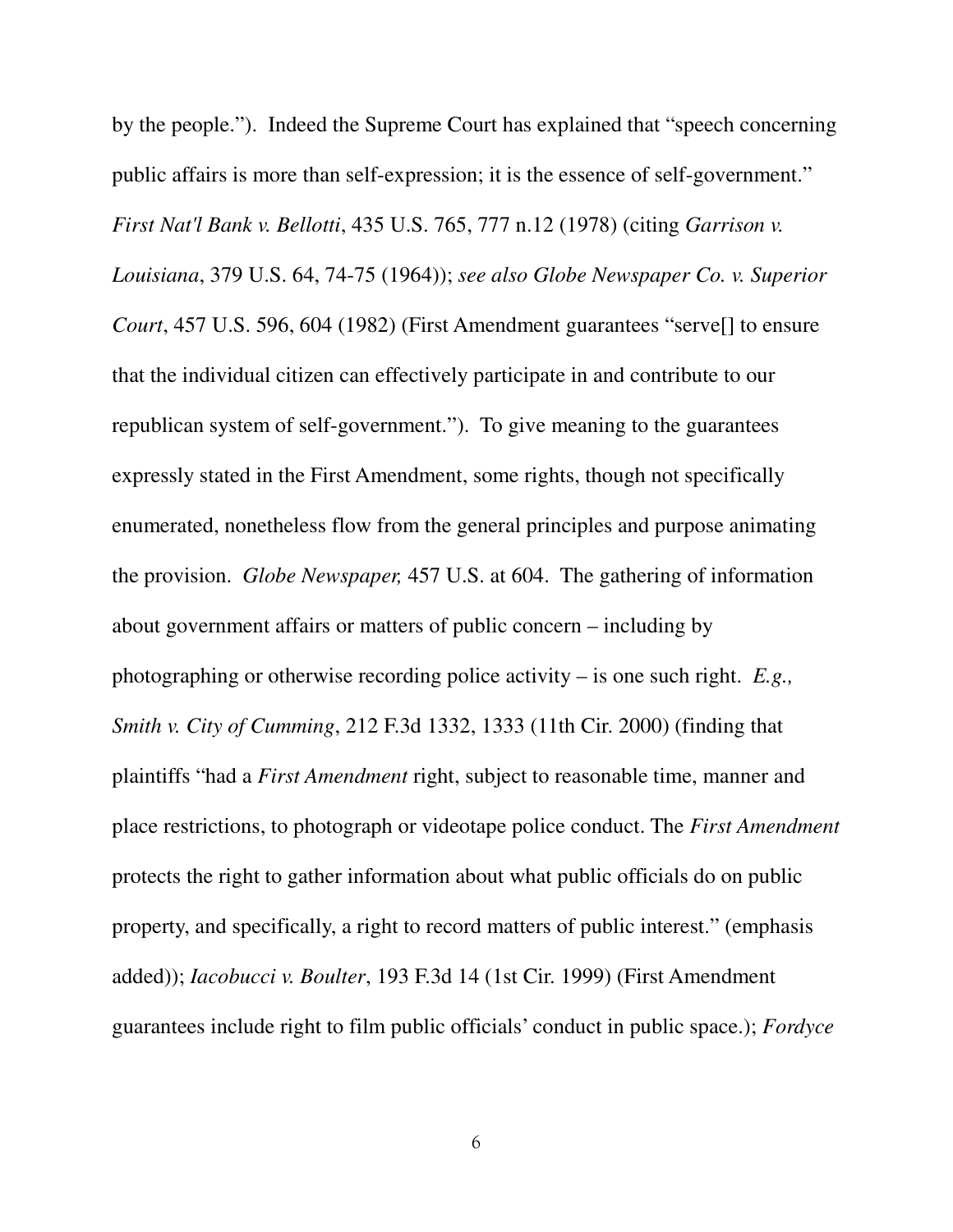*v. City of Seattle*, 55 F.3d 436, 439 (9th Cir. 1995) (First Amendment protects "right to film matters of public interest.").

As a practical matter, the photographing or other audio/visual documentation of police conduct in public places is a real-life manifestation of the conduct and values promoted and protected by the First Amendment.<sup>1</sup> To properly "protect the free discussion of governmental affairs" and give teeth to the checks on government authority enshrined in the First Amendment, the public must have access to information concerning and the ability to disseminate information about government conduct. As James Madison explained, "[a] popular Government, without popular information, or the means of acquiring it, is but a Prologue to a Farce or a Tragedy; or, perhaps both. Knowledge will forever govern ignorance: And a people who mean to be their own Governors, must arm themselves with the power which knowledge gives."<sup>2</sup>

<sup>&</sup>lt;sup>1</sup> That modern technologies permit individuals to gather and disseminate information concerning matters public concern in ways not contemplated at the writing of the Bill of Rights has little bearing on whether a specific form of conduct is protected by the Constitution. *Citizens United v. FEC*, U.S.  $\dot{\phantom{a}}$ , 130 S. Ct. 876, 906 (2010) ("The Framers may have been unaware of certain types of speakers or forms of communication, but that does not mean that those speakers and media are entitled to less First Amendment protection than those types of speakers and media that provided the means of communicating political ideas when the Bill of Rights was adopted.").

<sup>2</sup> LETTER FROM JAMES MADISON TO W. T. BARRY (Aug. 4, 1822), *in* 9 THE WRITINGS OF JAMES MADISON, 1819-1836 (Gaillard Hunt ed.) (1900), *available at* http://oll.libertyfund.org/title/1940 on 2011-01-21 (follow "1822: To W. T. Barry Mad. Mss." hyperlink).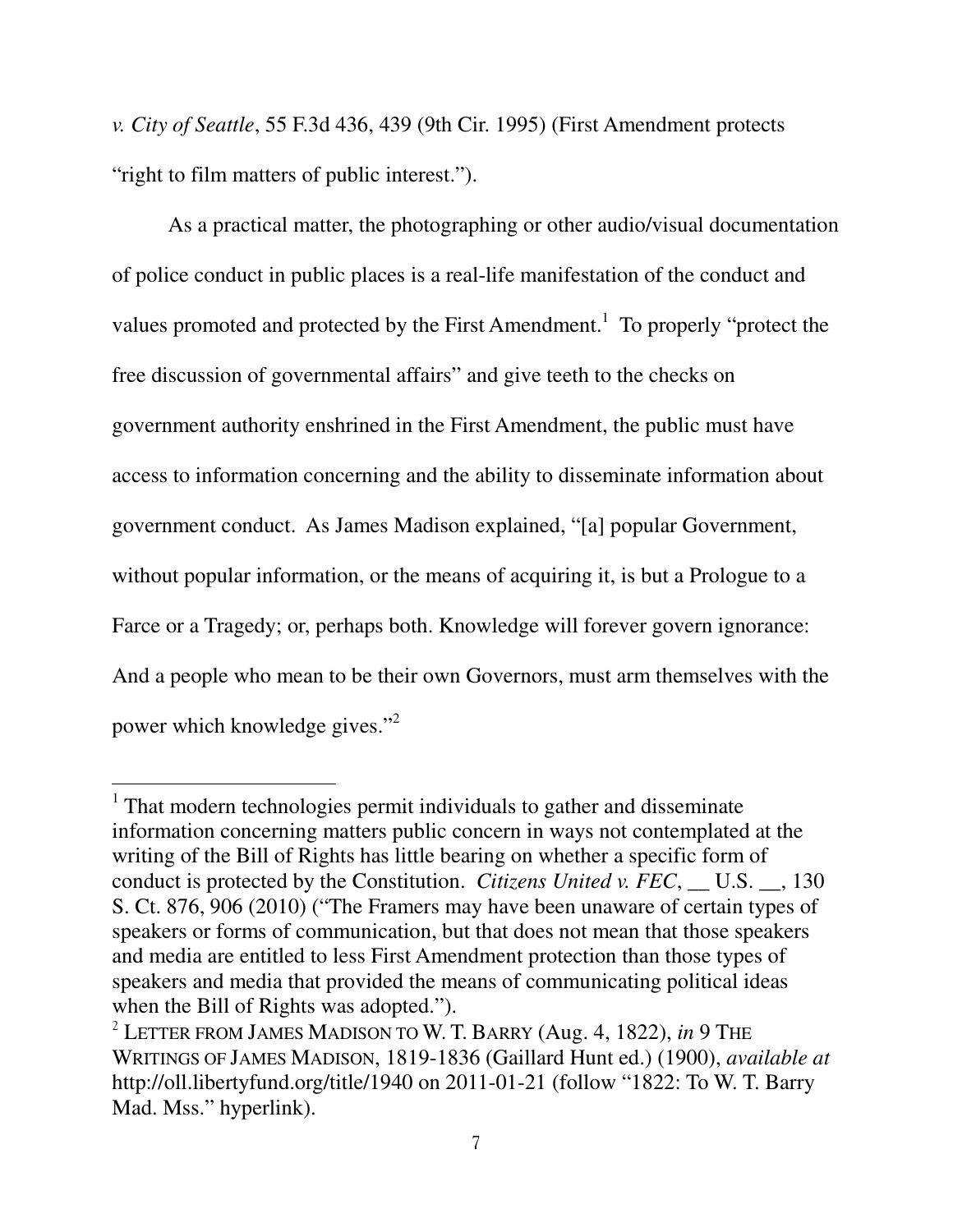The right to photograph or otherwise record police activity in public places promotes civic participation in matters of governance, is a vital tool in achieving government accountability, aids in the exercise of the right to petitioning the government for redress, and helps counter and deter government misconduct. Groups such as *amici* who engage in the photography or other recording of police activity in public places, engage in the vital, protected act of gathering of information about government action. To use Madison's terms, these ordinary individuals obtain "popular information" essential to arming the public with information concerning the government conduct. When the government seeks to limit or shut down the right of ordinary members of the public to photograph or otherwise record police activity in public places, when these actions are not interfering with the official conduct or posing a threat to anyone's safety – as were the events underlying Plaintiff-Appellee Simon Glik's suit – the government infringes on a protected First Amendment right and strikes at the very heart of the principles animating the First Amendment.<sup>3</sup>

 $3$  Laws can run afoul of the First Amendment's free speech regardless at which "point[] in the speech process" they operate. *Citizens United*, 130 S. Ct. at 896; *see also id.* at 908 (when public authorities seek "to command where a person may get his or her information or what distrusted source he or she may not hear, it uses censorship to control thought," and "[t]his is unlawful."); *Bellotti*, 435 U.S. at 783 (First Amendment "prohibit[s] government from limiting the stock of information from which members of the public may draw").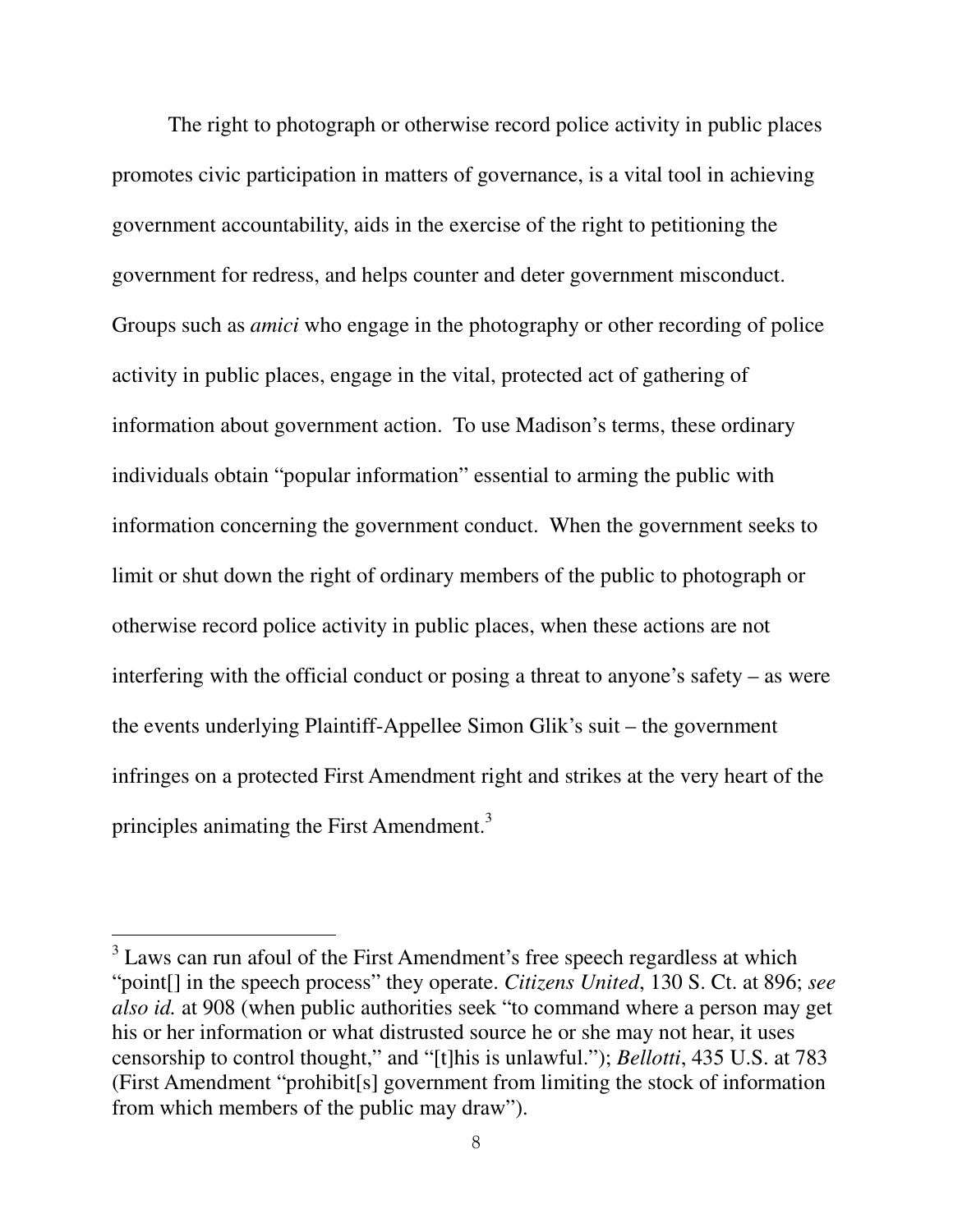## **B. THE RIGHT TO RECORD POLICE CONDUCT PROMOTES CIVIC PARTICIPATION AND DEMOCRATIC GOVERNANCE.**

Individuals who record, and those who organize as a group with the purpose of recording police conduct in public places, undertake precisely the type of political and social activities that help safeguard against government misconduct and further the function of a more responsive democratic government. "Going back to Madison … analysts have argued that group life acts as a bulwark against tyranny and the dominance of a limited number of specialized interests."4 The right to photograph police activity in public places is a grassroots accountability mechanism also helps foster greater involvement and trust by the community in local law enforcement. Groups and individuals across the country have relied upon video recordings of police misconduct to effect changes in law enforcement practices and police policies. In this sense, the right to record police activity alters the power imbalance that exists between police departments and the communities they patrol. With the ability to curb the excesses of police power and directly create policy changes, communities are more likely to have faith in local law enforcement.

<sup>4</sup> Edward T. Walker, *Contingent Pathways from Joiner to Activist: The Indirect Effect of Participation in Voluntary Associations on Civic Engagement*, 23 SOCIOLOGICAL FORUM 116, 118 (2008).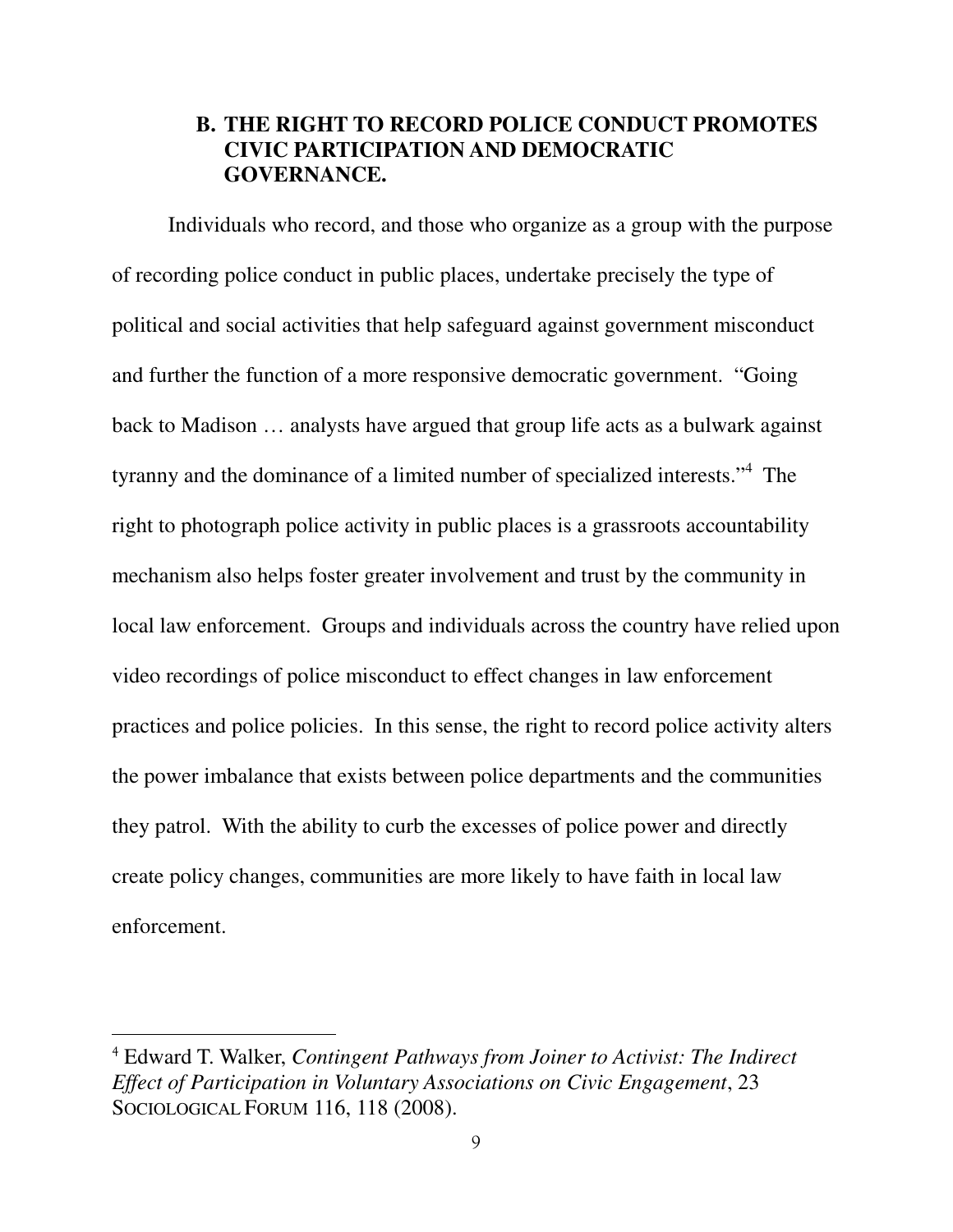One of the earliest organizations to use photographs and, later, video of police-public interactions to increase police accountability and to reduce police misconduct is *amici* Berkeley Copwatch. (Prichett Dec. ¶ 13.) The organization was formed in March 1990 and initially focused on the problems faced by homeless people, an already vulnerable and often disempowered population, because of unchecked police abuse and harassment. Volunteers from Berkeley Copwatch spoke to homeless people about their experiences with the police and literally stood witness to police misconduct as neutral civil rights observers in homeless shelters and elsewhere, creating statements of what they witnessed and using still photographs in their advocacy and support of homeless people. (Id. ¶ 7.) With changes in technology, Berkeley Copwatch has increasingly used photography and video of police conduct to further their mission, and has trained communities around the country about their rights *vis a vis* the police, about exercising their right to record police activity in public in an appropriate and productive manner, and how to use documentary evidence in advocacy efforts. (Id. ¶ 8.) In fact, for the past fifteen years, the University of California at Berkeley has offered an undergraduate course taught by Berkeley Copwatch volunteers on these matters as well as about civic engagement and participatory democracy. (Id. ¶ 17.) Berkeley Copwatch is a prime example of how knowledge and exercise of the right to record police activity fosters greater civic engagement, whether through direct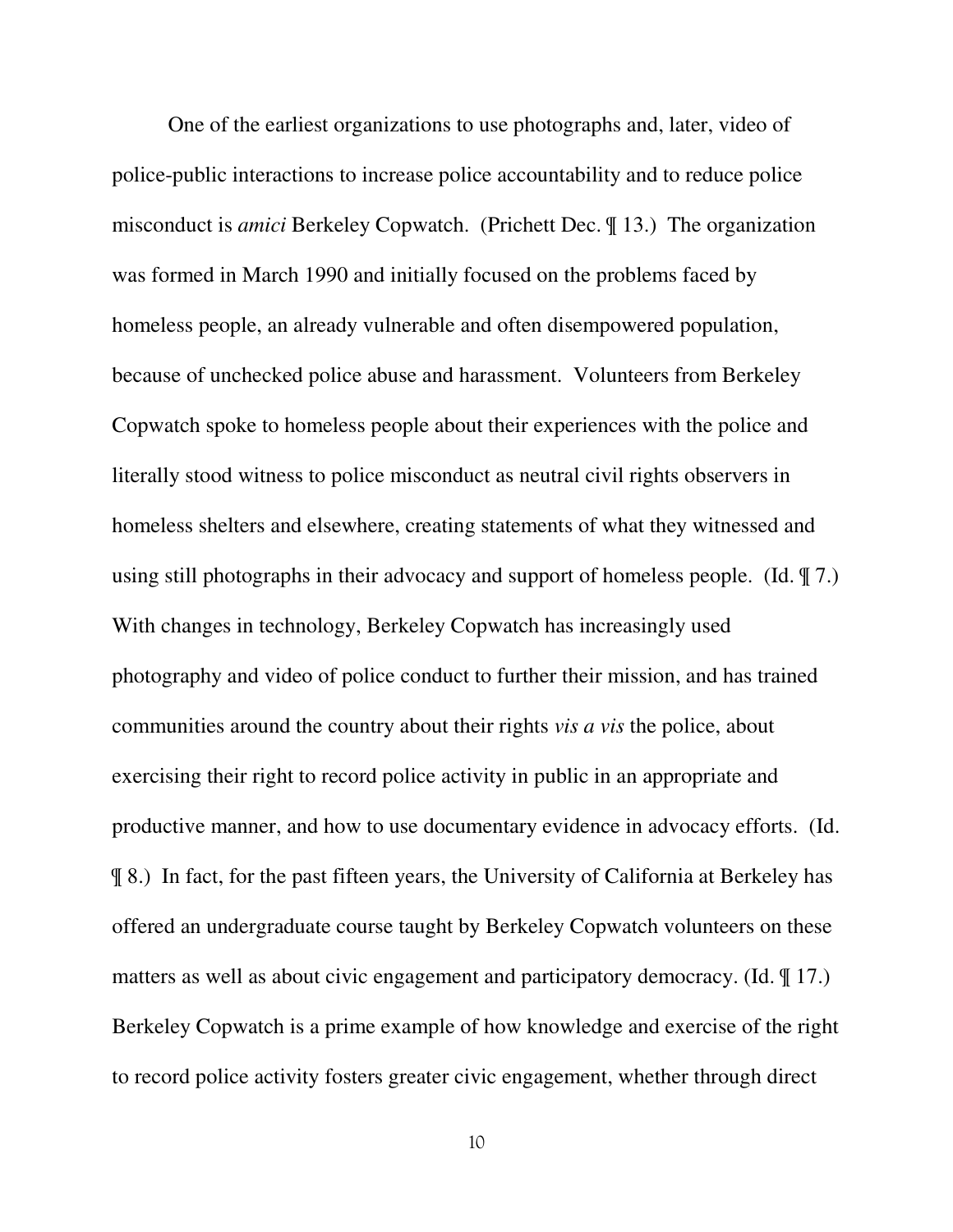engagement with elected and other government officials, bringing together different communities with shared experiences, and volunteering to train and otherwise share information within their own and other communities.

In Minneapolis, Minnesota, *amici* Communities United Against Police Brutality (CUAPB) was formed to assist victims of police brutality, curb police abuse of power, and increase police accountability to the communities they serve. The organization began as a handful of volunteers who came together in 2000, following an incident in which an unarmed individual was shot "dozens" of times by police in an alley behind his home.<sup>5</sup> (Gross Dec.  $\parallel$  3.) Today, CUAPB has 150 active volunteers and over 4,000 supporters. (Id. ¶ 4.) CUAPB furthers its mission in part by using videos of police conduct that are created in connection with its own 'copwatch' program, through which community members are trained about their rights with respect to police encounters and documenting police activity. (Id. ¶ 8.) Similar to Berkeley Copwatch's advocacy on behalf of the homeless, CUAPB made a video presentation to the City Council about police misconduct of homeless people, e.g., use of excessive or unnecessary force, confiscation and destruction of their property, with the aim of changing police practices and improving oversight. (Id. ¶ 16.) CUAPB has also presented to City Council and

<sup>5</sup> Amy Mayron, *No Charges Filed Against Officers in Fatal Shooting / Mentally Ill Man Was Killed as He Drove Toward Police in Alley*, Saint Paul Pioneer Press (Minnesota) May 17, 2001, Thursday City Edition, Page B3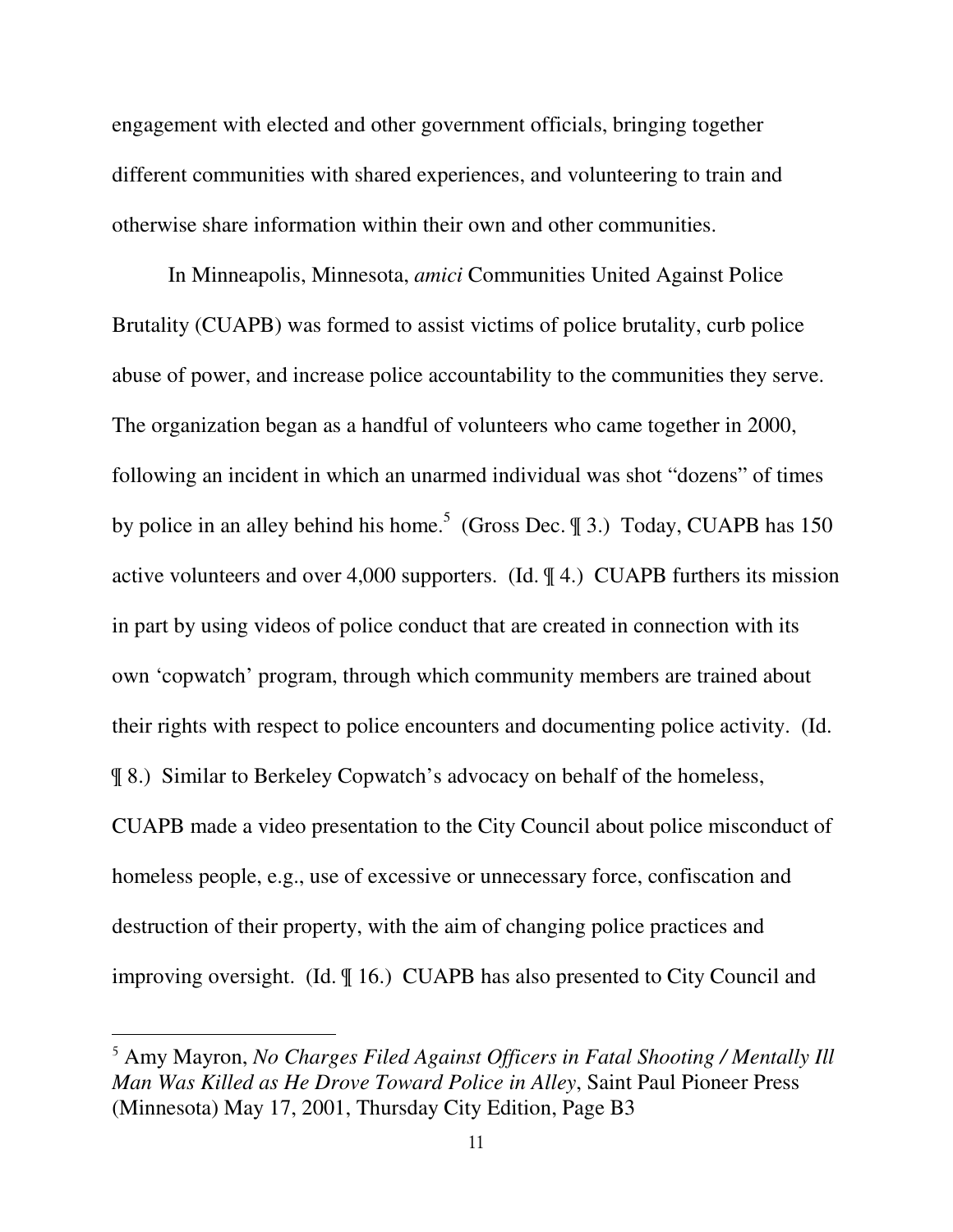the local Civilian Review Authority (which accepts and investigates complaints of police misconduct) video of police congregating at nightclubs as they are closing and then using excessive force and pepper spray, and mounted police officers almost trampling club patrons with their horses. (Id. ¶ 17.) By exercising their right to record public police activity, CUAPB volunteers and trainees have become more engaged in local governance, discussions about policy reform, and community needs.

In Milwaukee, Wisconsin, Matt Nelson co-founded *amici* Milwaukee Police Accountability Coalition (MPAC), which has been monitoring and documenting police activities since 2003. Having spent several years in different parts of the country on such 'copwatch' trainings and activities, Mr. Nelson has found that, in his experience, "the more people participate in their community and in democratic institutions, the better we are able to improve policy and conditions in our neighborhoods and counteract parts of society that continue to be hostile toward African-Americans and people of color, including community-police relations." (Nelson Dec. ¶ 23.) And, "Harassing civilians who engage in monitoring police activities, can accelerate an innocuous police-civilian interaction into a potential hostile or dangerous situation for both the officer and civilian. Also, police retaliation of citizen monitors will discourage civilian cooperation of those who may otherwise be in a position to assist good police work." (Id. ¶ 28.) Mr. Nelson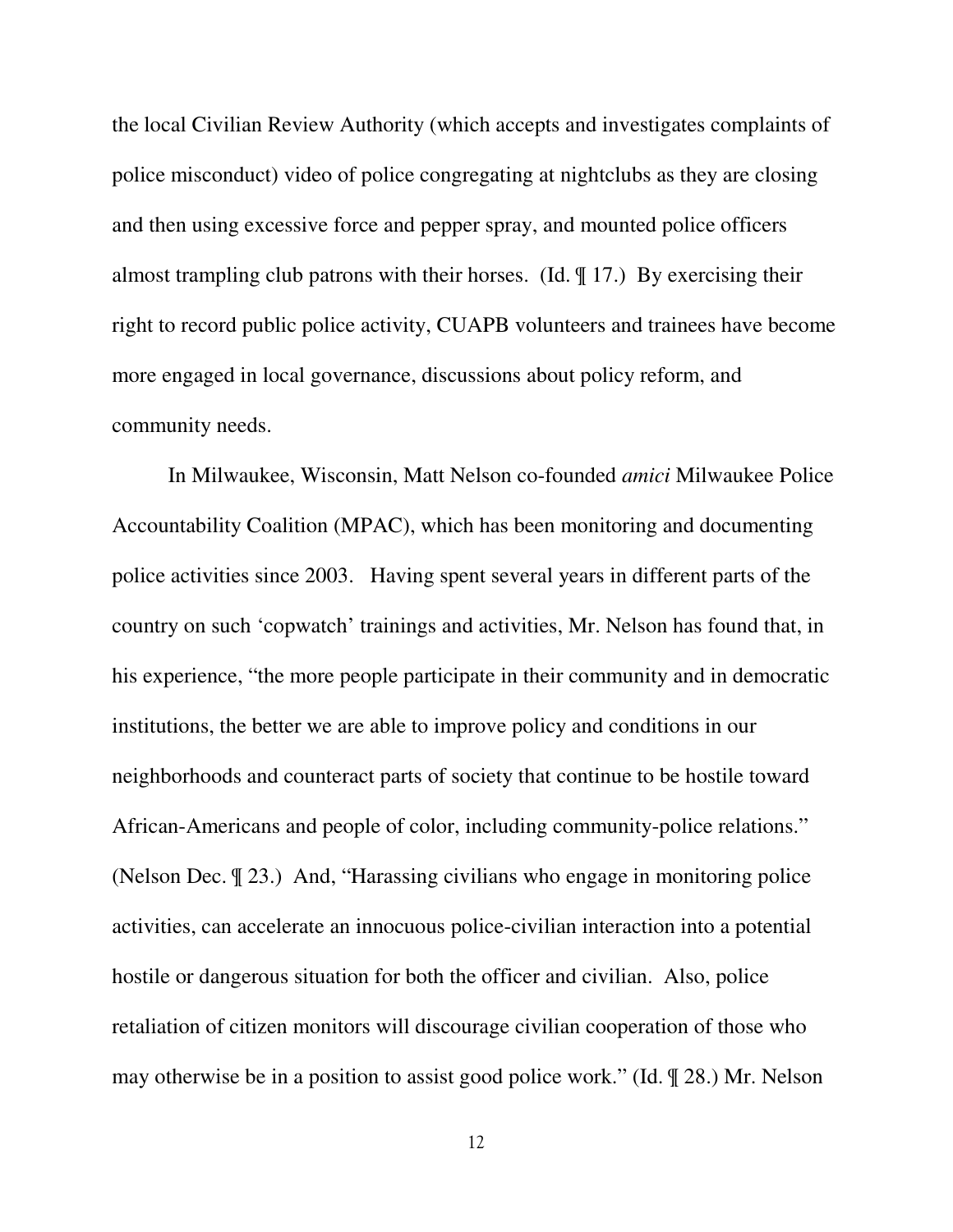currently works with ColorOfChange.org (CoC), a member-driven non-profit organization that seeks to improve people's lives by promoting engagement in matters of governance and political life. (Id. ¶ 22.) Issues related to the criminal justice system and to police-public encounters are very important to its membership, which is primarily African-American and has experienced instances of police hostility and outright brutality.

## **C. THE RIGHT TO RECORD POLICE CONDUCT HELPS HOLD LAW ENFORCEMENT ACCOUNTABLE TO THE PUBLIC AND HELPS DETER POLICE MISCONDUCT.**

Police officers, as government officials, have responsibilities to the public. The right to record police activity in public places enables community members to ensure that police officers carry out these responsibilities properly and lawfully. And when videotaped material reveals a failure on the part of police officers to live up to their mandates, the ability to disseminate such documentation widely and rapidly through use of new media, can help bring police misconduct, whether individually-rooted or policy-based, to the attention of other government agencies and other communities.

Two prime examples of how video recordings of police brutality was instrumental in bringing this issue to the attention of federal authorities (and people across the country) are those surrounding the police beating of Rodney King in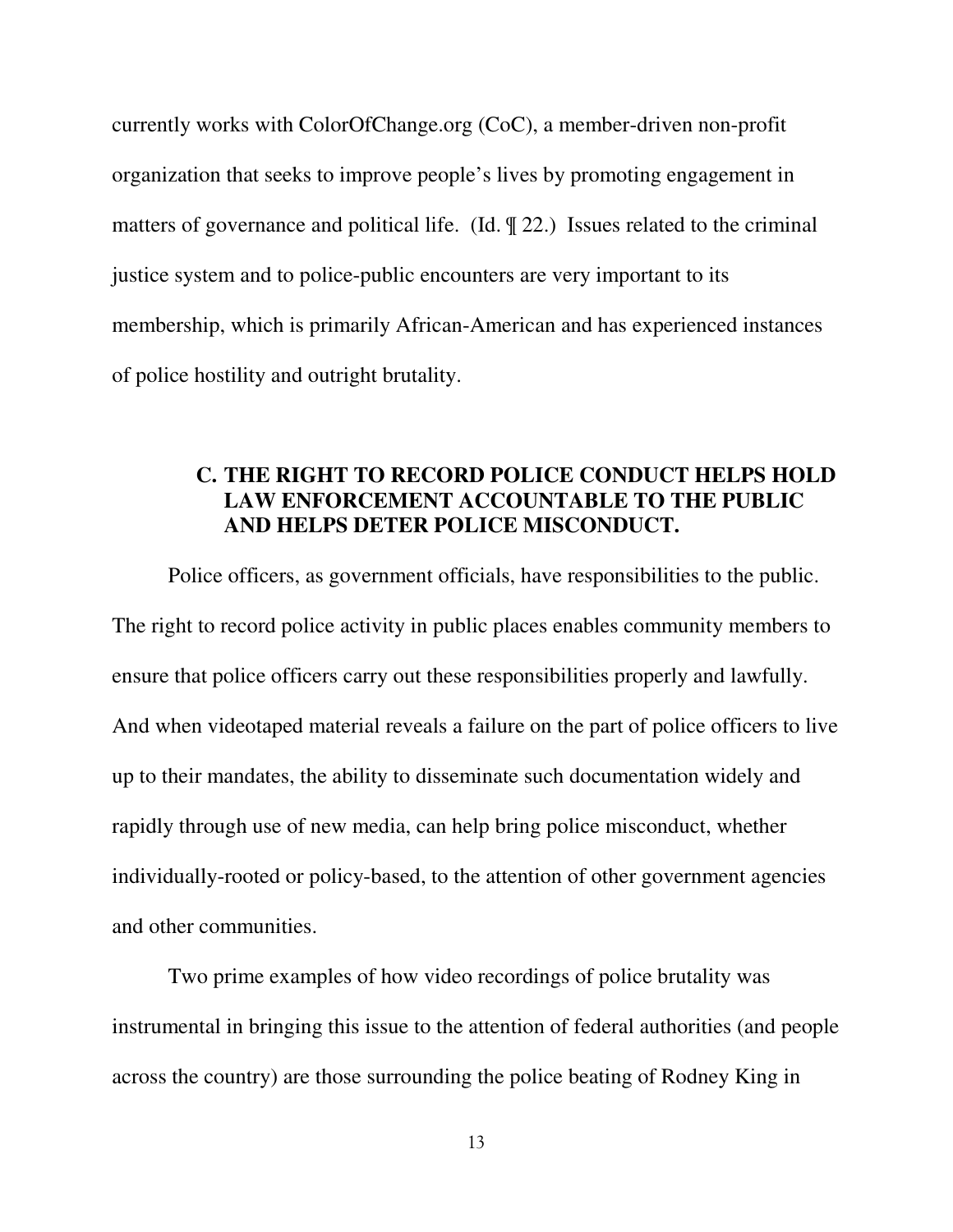1992. The video footage brought to some people's attention, for the first time, the problems of racism in policing and criminal justice, while for others, provided concrete evidence of the type of police misconduct that they had been facing in their communities for years. After a state jury acquitted the officers involved in the beating, the Department of Justice announced that it was launching its own investigation into the incident. A federal grand jury indicted each officer, and a trial resulted in guilty verdicts for two of the officers.<sup>6</sup> More recently, the fatal shooting of Oscar Grant, an unarmed young black man, by a Bay Area Rapid Transit officer, was recorded by numerous witnesses on cell phone cameras and video recorders.<sup>7</sup> The footage was disseminated through the press and the internet. As more and more footage came to light, authorities launched an internal investigation,<sup>8</sup> in addition to subsequent state criminal charges levied against the officer who fired the fatal shot. $9\,$  In the end, two officers were terminated from service while the third was convicted of involuntary manslaughter, and not greater

<sup>6</sup> Jim Newton, *2 Officers guilty, 2 Acquitted; Guarded Calm follows Verdicts in King Case; Trial: Federal Jury Finds that Stacey Koon and Laurence Powell violated Beating Victim's Civil Rights. Sentencing is set for Aug. 4*, L.A. TIMES, Apr. 18, 1993, at A1.

<sup>7</sup> Henry K. Lee, *3 charged in Shooting Protest; Misdemeanor Counts could Still be lodged against Dozens More*, S.F. CHRONICLE, Jan. 10, 2009, at A4; Demian Bulwa, *Student's Video given to Police considered Best Look at Killing; Evidence,* S.F. CHRONICLE, May 18, 2009, at A5.

<sup>8</sup> Marisa Lagos, *Video shows Another BART Cop Apparently Striking Oscar Grant*, S.F. CHRONICLE, Jan. 25, 2009, at B2.

<sup>9</sup> Bob Elgeko and Marisa Lagos, *Lawyer tells Why Cop hit Oscar Grant; BART Shooting*, S.F. CHRONICLE, Feb. 1, 2009, at B1.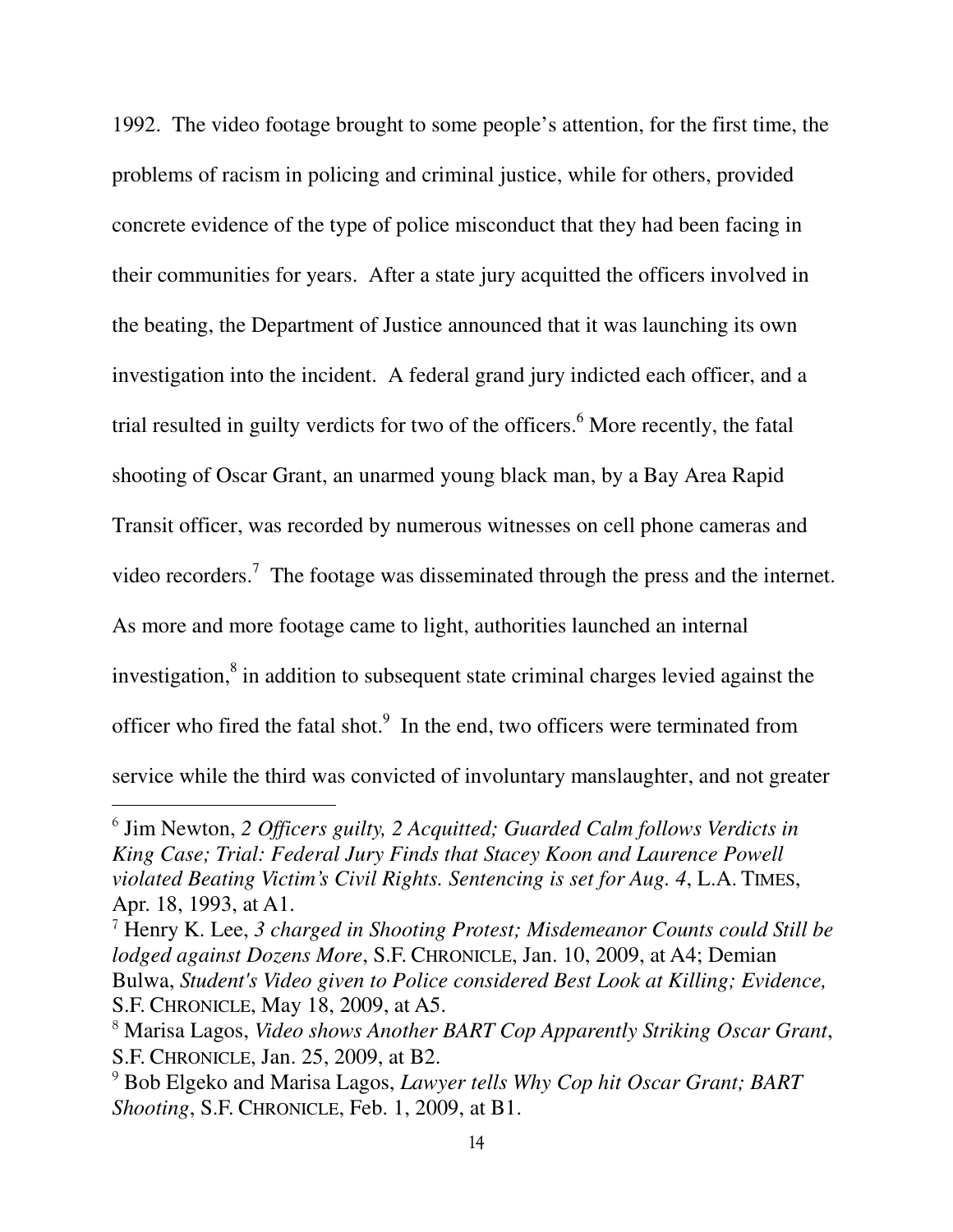charges.10 At that point, the U.S. attorney's office and FBI announced that they were commencing their own independent investigation of the incident with the possibility of federal charges.<sup>11</sup> The video footage of the shooting served as evidence in the trial and the investigations, and also permitted individuals across the country to learn of what had happened. The strong, national public reactions to the shooting and the dissemination of the various video footage no doubt brought the matter to the light of the federal authorities who otherwise may not have taken interest in the case.

In other cases, the presence of bystanders with video cameras or photographic equipment in tense police-public encounters has helped de-escalate situations and deter potential police abuse. In Minneapolis, residents at homeless shelters who had asked CUAPB to assist by taping their encounters with local law enforcement, told CUAPB that their presence, with cameras, had actually had a calming effect – on both police and lay individuals. (Gross Dec. ¶ 14.) Even *after*  CUAPB volunteers and trainees left, the possibility of being recorded, seemed to deter police officers from engaging in some of the harassment and other abuses of power that had led to CUAPB's involvement as third-party documentarians. (Id. ¶

<sup>10</sup> Demian Bulwa, *BART told to reinstate Officer; Oscar Grant Shooting; Probe That led to Her Firing was Flawed, Arbitrator Says*, S.F. CHRONICLE, Dec. 18, 2010, at C1.

<sup>&</sup>lt;sup>11</sup> Demian Bulwa, *Mehserle convicted - Protests, Looting; Verdict: Jury finds Former BART Officer Guilty on Involuntary Manslaughter Charge*, S.F. CHRONICLE, July 9, 2010, at A1.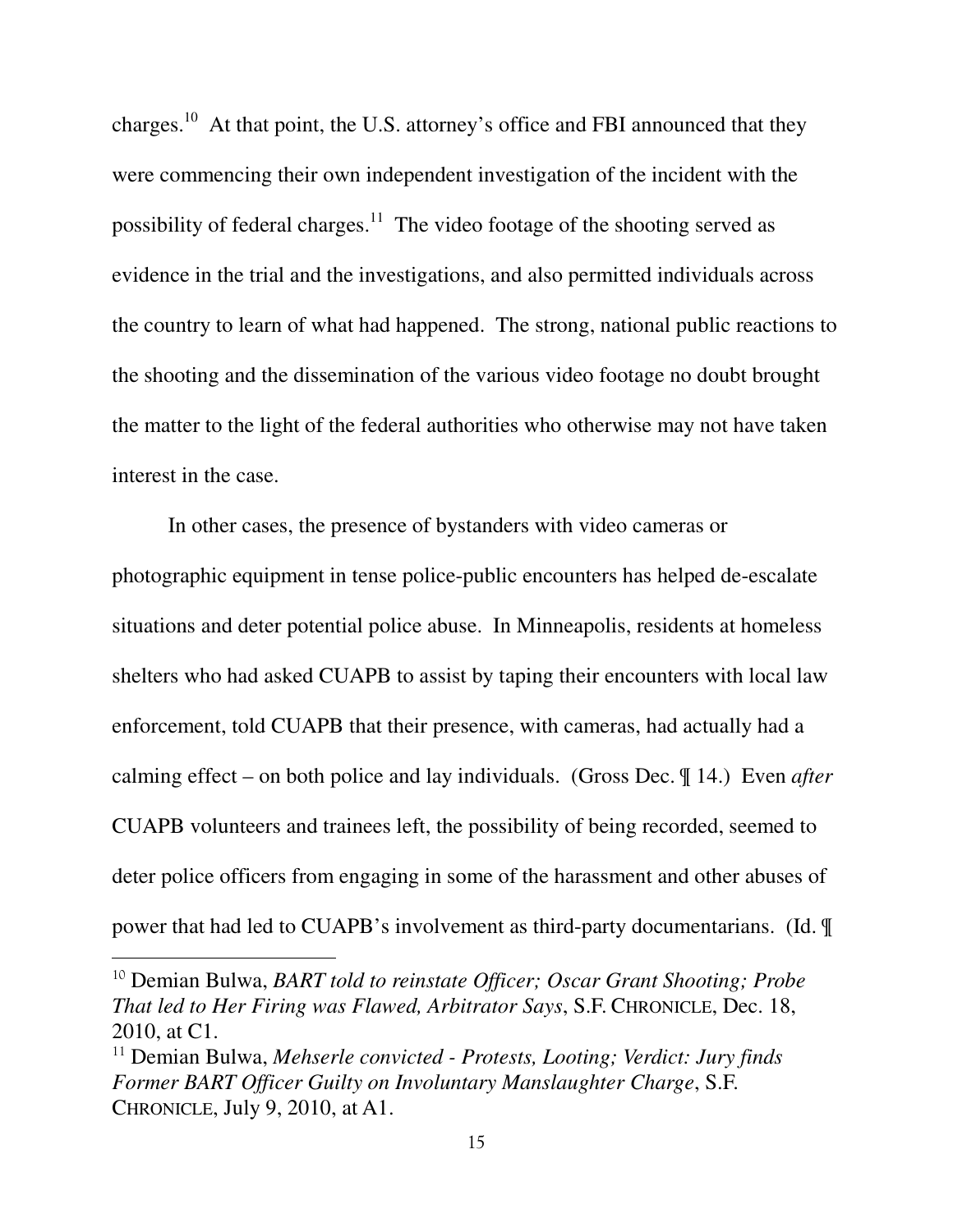14.) The right to videotape police conduct in public *fora* can also help create a more professionalized police force. Knowing that their conduct is being recorded does not simply deter "bad actors" but encourages police departments and officers to improve their own standards of conduct. To the extent local law enforcement tries to carry out their job duties while still respecting the civil rights of the communities they serve, videotaping police conduct is a means to ensure that they do so. (Nelson Dec. ¶ 24.)

That there is a need and public desire to hold law enforcement accountable for their actions is reflected by the fact that municipalities across the nation have established boards to review police conduct. Boston established a Community Ombudsman Oversight Panel to review police conduct in the wake of the death at the hands of the Boston Police of a college student in 2004. Boston's panel purports to "to ensure that the City of Boston has a highly competent, fair and thorough process for the review of complaints of misconduct against Boston Police Officers; … to promote the professionalism of the Boston Police Department; and … to build trust and confidence within the Boston community."12 Other cities

<sup>&</sup>lt;sup>12</sup> CITY OF BOSTON, ANNUAL REPORT OF COMMUNITY OMBUDSMAN OVERSIGHT PANEL 6 (2009) *available at* http://www.cityofboston.gov/Images\_Documents/CO-OP\_Annual\_Report\_2009\_tcm3-9870.pdf.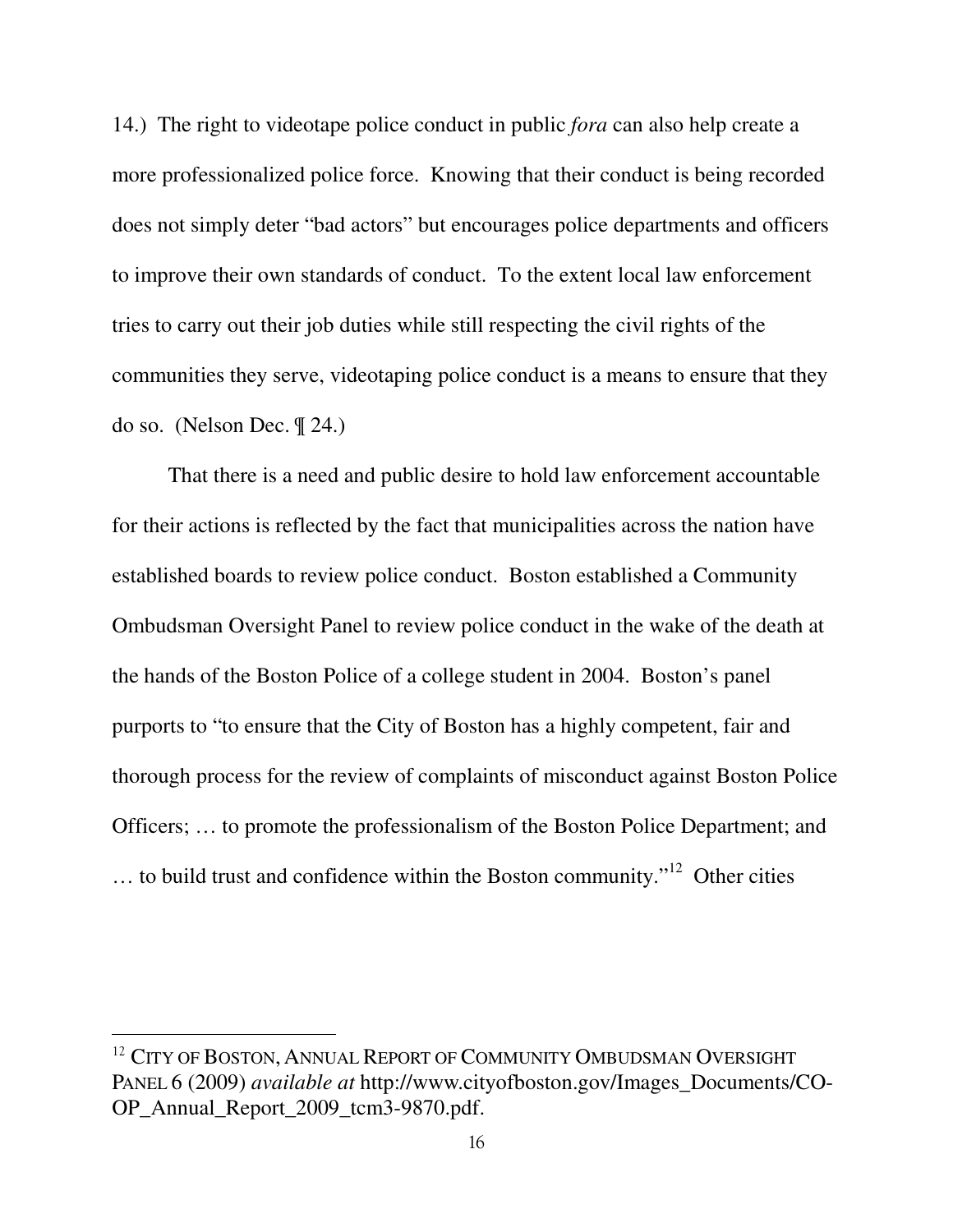have similar review boards responsible for some measure of oversight or

accountability for the conduct of police officers.<sup>13</sup>

l

 $13$  The following cities have created some form of a civilian complaint review board or other agency outside the police department to investigate complaints of police misconduct: Albany, NY (http://www.albany.ga.us/content/1798/2879/2939/3086/default.aspx); Albuquerque, NM (http://www.cabq.gov/iro/); Austin, TX (http://www.ci.austin.tx.us/opm/); Baltimore, MD (http://www.ci.baltimore.md.us/government/crb/); Berkeley, CA (http://www.ci.berkeley.ca.us/prc/); Boise, ID (http://www.boiseombudsman.org/); Boston, MA (http://www.cityofboston.gov/police/co-op/default.asp); Buffalo, NY (http://www.ci.buffalo.ny.us/Home/City\_Departments/Citizens\_Rights\_and\_Comm unity Relation); Cambridge, MA (http://www.cambridgema.gov/~PRAB/); Charlotte, NC (http://www.charmeck.org/Departments/City+Clerk/Boards+and+Commissions/Bo ards.htm#Citizens%20Review%20Board); Cincinnati, OH (http://www.cincinnatioh.gov/cca/pages/-5509-/); Dayton, OH (http://www.daytonombudsman.org/); Denver, CO (http://www.denvergov.org/Default.aspx?alias=www.denvergov.org/oim); Detroit, MI (http://www.ci.detroit.mi.us/police\_commissioners/); Grand Rapids, MI (http://bit.ly/3qpG47); Iowa City, IA (http://bit.ly/7MGiK); King County, WA (http://www.kingcounty.gov/operations/Ombudsman.aspx); Knoxville, TN (http://www.ci.knoxville.tn.us/boards/parc/); Las Vegas, NV (http://www.citizenreviewboard.com/); Los Angeles, CA (http://www.laoir.com/); Memphis, TN (http://www.cityofmemphis.org/framework.aspx?page=85); Miami-Dade, FL (http://www.co.miami-dade.fl.us/irp/); Minneapolis, MN (http://www.ci.minneapolis.mn.us/cra/); New Haven, CT (http://www.cityofnewhaven.com/CivilianReviewBoard/index.asp); New York, NY (http://www.nyc.gov/html/ccrb/); Oakland, CA (http://www.oaklandnet.com/governme nt/citizens/filing\_complaints.html); Omaha, NB (http://bit.ly/KZhke); Orange County, FL (http://bit.ly/2LzLL); Philadelphia, PA (http://www.phila.gov/pac/); Pittsburgh, PA (http://www.city.pittsburgh.pa.us/cprb/); Portland, OR (http://www.portlandonline.com/auditor/index.cfm?c=26646&); Prince George's County, MD (http://www.co.pg.md.us/Government/BoardsCommissions/CCOP/index.asp); Riverside, CA (http://www.riversideca.gov/cprc/); Salt Lake City UT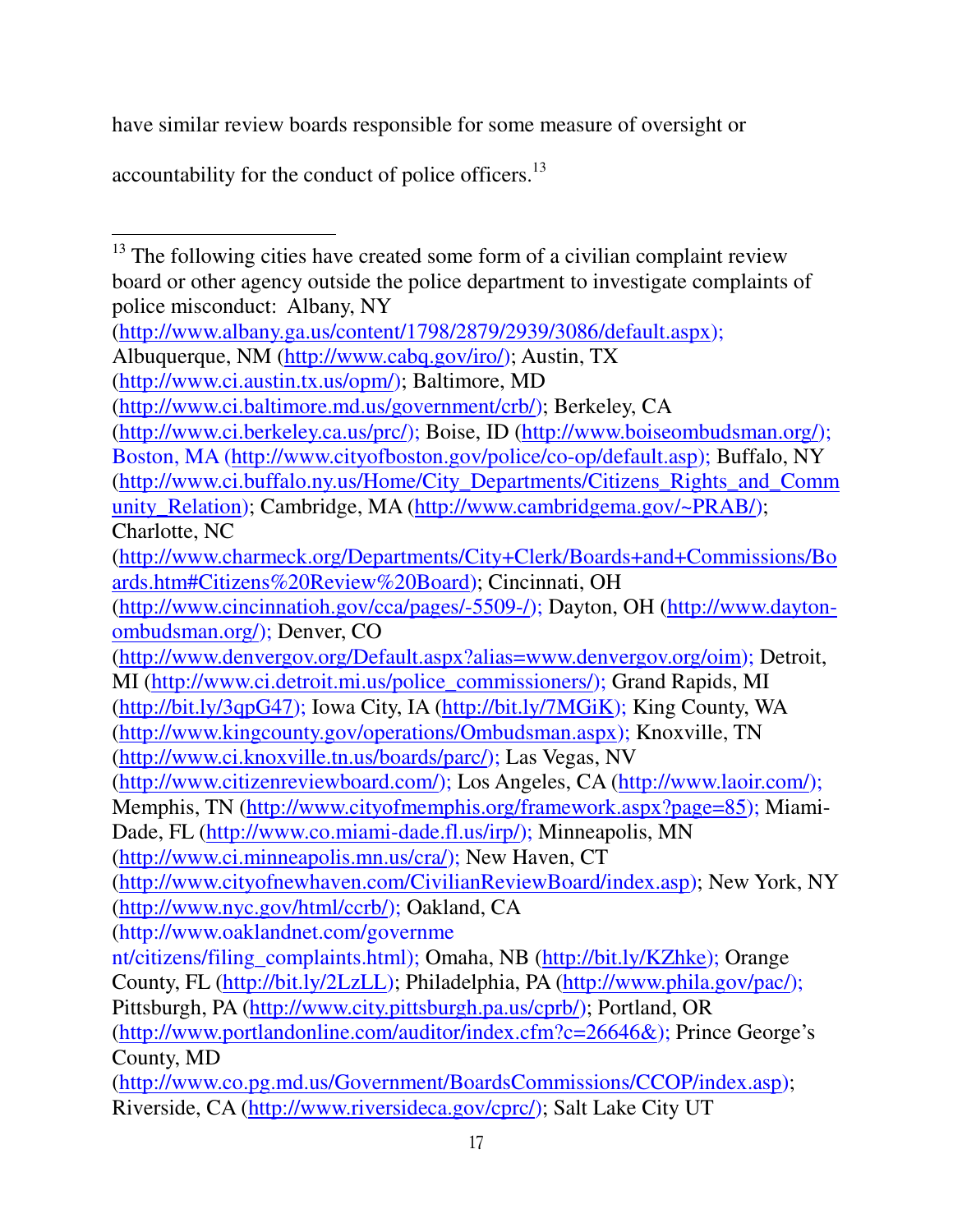The right of individuals to make video recordings of police activity supports the mission of these reviewing bodies and can help make their investigations more thorough and responsive to community concerns. Both Berkeley Copwatch and the Milwaukee Police Accountability Coalition (MPAC) have used video footage in helping individuals file complaints with local law enforcement review boards. (Prichett Dec. ¶ 10; Nelson Dec. ¶ 19.) And where independent review boards lack sufficient authority or fail to live up to their mandates, organizations like *amici* have used video and photographic evidence to emphasize the need for meaningful oversight, at times even resulting in community involvement in reforming review board policies and procedures. (Prichett Dec. ¶ 10 (Berkeley Copwatch); Nelson Dec. ¶ 7 (MPAC).) CUAPB came together after community members became frustrated by ineffective oversight by the Minneapolis Police Department's Internal Affairs Unit and the local independent Civilian Review Authority. Through their various education, outreach, and advocacy efforts – especially their trainings concerning and engagement in videotaping police conduct – CUAPB created a

(http://www.slcgov.com/civilianreview/); San Diego, CA (http://www.sandiego.gov/citizensreviewboard/index.shtml); Syracuse, NY (http://www.syracuse.ny.us/deptOther.asp); County of San Diego, CA (http://www.sdcounty.ca.gov/clerb/index.html); San Francisco, CA (http://www.sfgov.org/site/occ\_index.asp); Seattle, WA (http://www.cityofseattle.net/police/opa/); and Washington, DC (http://www.occr.dc.gov/occr/site/default.asp).

<u>.</u>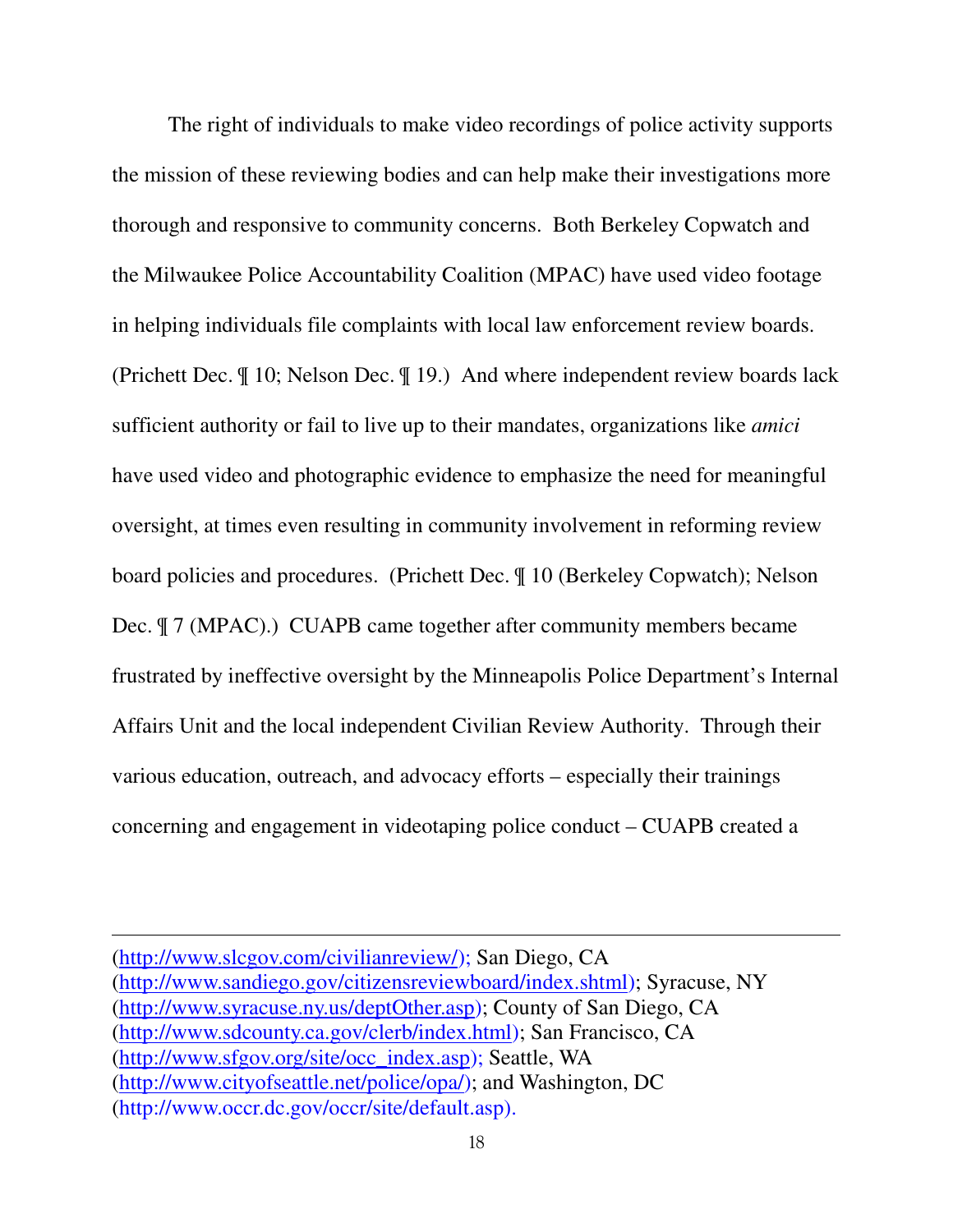new, citizen-driven mechanism for police accountability, filling the void created by official failures. (Gross Dec. ¶ 3.)

Government entities have themselves sought and relied upon video and photographs documenting law enforcement activity when conducting official reviews of controversial or violent police-public encounters, particularly in the context of lawful mass protests and marches. For example, in May 2008, video footage of 13 or so Philadelphia police officers beating and kicking three men that they pulled out of a car during a traffic stop, made national news. The Philadelphia Police Department relied on the video to identify the officers and remove them from street duty while an investigation was conducted. In the end, eight police officers were fired or disciplined for the conduct recorded on tape.<sup>14</sup> And, as individuals began posting video footage of police misconduct on the internet with greater frequency, the New York City Police Department asked community members to send such footage directly to them.<sup>15</sup>

<sup>&</sup>lt;sup>14</sup> Wendy Ruderman, 4 Cops fired for Beating, PHILADELPHIA DAILY NEWS, May 20, 2008, at 3.

<sup>15</sup> Daniel A. Begun, *NYPD wants Your Videos to help fight Crime*, hothardware.com, Aug. 1, 2008, http://hothardware.com/News/NYPD-Wants-Your-Videos-to-Help-Fight-Crime/. ("It's a fact of life," [New York City Police Department's Commissioner, Ray] Kelly said. "Everybody has a camera in their telephones. When people can record an event taking place that helps us during an investigation, it's helpful.")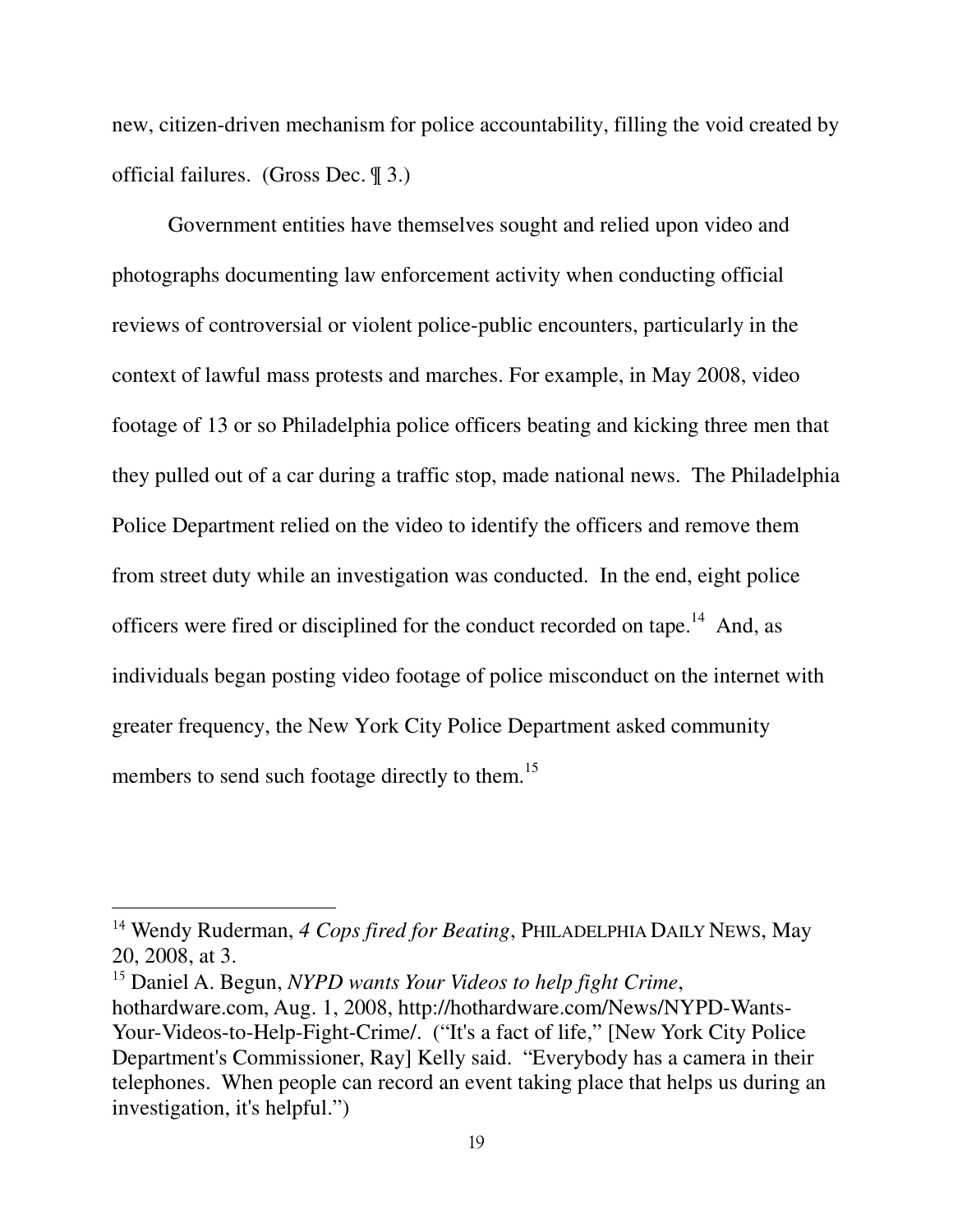## **D. THE RIGHT TO RECORD POLICE ACTIVITY SERVES THE INTERESTS OF JUSTICE AND IMPROVES THE JUDICIAL PROCESS.**

 Photographs and other recordings of police-public interactions promote justice and improve the judicial process by providing an additional form of tangible evidence for fact-finders in court proceedings. In many such proceedings, regardless whether it is a suppression hearing or a civil trial arising from alleged police misconduct, rulings often turn on the perceived credibility of opposing witness testimony. Video or photographic evidence expands the universe of factors to be considered, resulting in the possibility of more accurate or just dispositions.

Such evidence is particularly important given the findings of studies examining police testimony and juror reactions. For one, there is the problem of police perjury or, as it has been termed, "testilying." Among jurors, scholars, and other court watchers, there is "a widespread belief that testilying is a frequent occurrence" throughout the nation. Christopher Slobogin, *Testilying: Police Perjury and What to Do About It*, 67 U. Colo. L. Rev. 1037, 1040, 1041 (1996).<sup>16</sup>

<sup>16</sup> *See also* Morgan Cloud, *The Dirty Little Secret*, 43 EMORY L.J. 1311, 1311-12 (1994) ("Judges, prosecutors, defense lawyers, and repeat offenders all know that police officers lie under oath."); Jerome H. Skolnick, *Deception by Police*, CRIM. JUST. ETHICS, Summer/Fall 1982, at 40, 42 (concluding that police "systematic[ally]" perjure themselves to achieve convictions); ALAN M. DERSHOWITZ, THE ABUSE EXCUSE 233 (Hachette Book Group 1994) (suggesting that "recent disclosures about rampant police perjury cannot possibly come as any surprise" to those who have practiced criminal law in state or federal courts); ALAN M. DERSHOWITZ, THE BEST DEFENSE xxi-xxii (Random House 1983) ("Almost all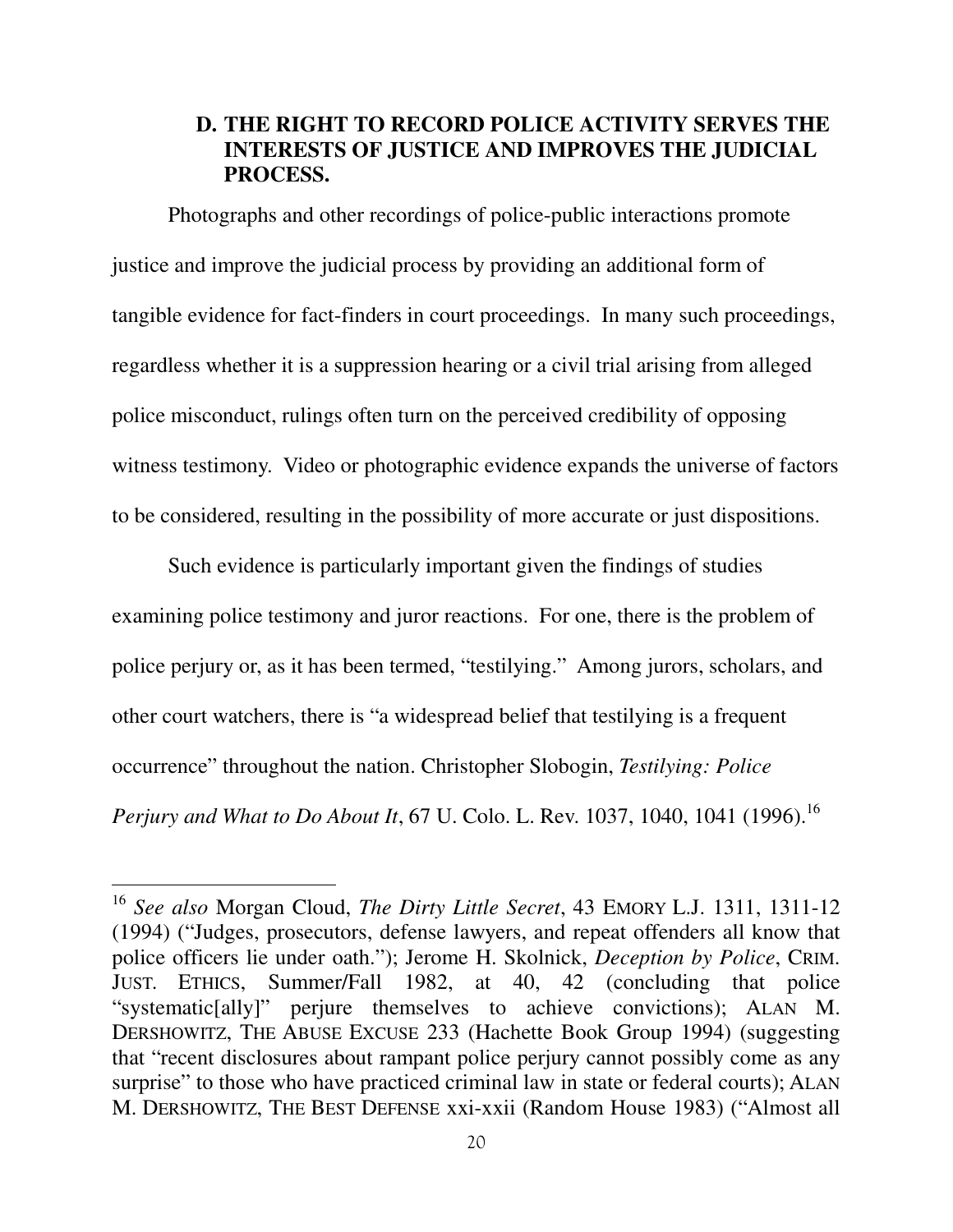In 2004, during the Republican National Convention in New York City, the police conducted mass arrests of over 1,000 people. However, videotape footage taken by bystanders, copwatch organizations, legal observers, and the police themselves showed that of the approximately 400 people "arrested that week, video recordings provided evidence that they had not committed a crime or that the charges against them could not be proved, according to defense lawyers and prosecutors."<sup>17</sup> In a 2009 order by Judge Jack B. Weinstein, Senior United States District Court Judge for the Eastern District of New York, found that "[i]nformal inquiry by the court

police lie about whether they violated the Constitution in order to convict guilty defendants."); Deborah Young, *Unnecessary Evil: Police Lying in Interrogations*, 28 CONN. L. REV. 425, 427 (1996) (asserting that "the reported cases of police lying represent only a fraction of the actual cases in which police lying occurred"); David Kocieniewski, *Perjury Dividend-A Special Report*, N.Y. TIMES, Jan. 5, 1997, at A1 (noting that according to one New York police officer, "lying under oath was standard procedure"); *Lie Detectors Could Curb Police Perjury*, USA TODAY, Aug. 1, 1996, (Magazine), at 13 ("[M]any experienced trial lawyers have said they believe police officers frequently lie on the stand."); Joseph D. McNamara, *Has the Drug War created an Officer Liars' Club?*, L.A. TIMES, Feb. 11, 1996, at M1 (noting recent perjury scandals have surfaced in police departments in Los Angeles, Boston, New Orleans, San Francisco, Denver, New York, and other large cities; and stating "[H]undreds of thousands of law-enforcement officers commit felony perjury every year testifying about drug arrests.").

<u>.</u>

<sup>17</sup> Jim Dwyer, *Videos Challenge Accounts of Convention Arrest*, N.Y. TIMES, Apr. 12, 2005, *available at* 

http://www.nytimes.com/2005/04/12/nyregion/12video.html. ("Of the 1,670 cases") that have run their full course, 91 percent ended with the charges dismissed or with a verdict of not guilty after trial." In addition, "[b]esides offering little support or actually undercutting the prosecution of most of the people arrested, the videotapes also highlight another substantial piece of the historical record: the Police Department's tactics in controlling the demonstrations, parades and rallies of hundreds of thousands of people were largely free of explicit violence.")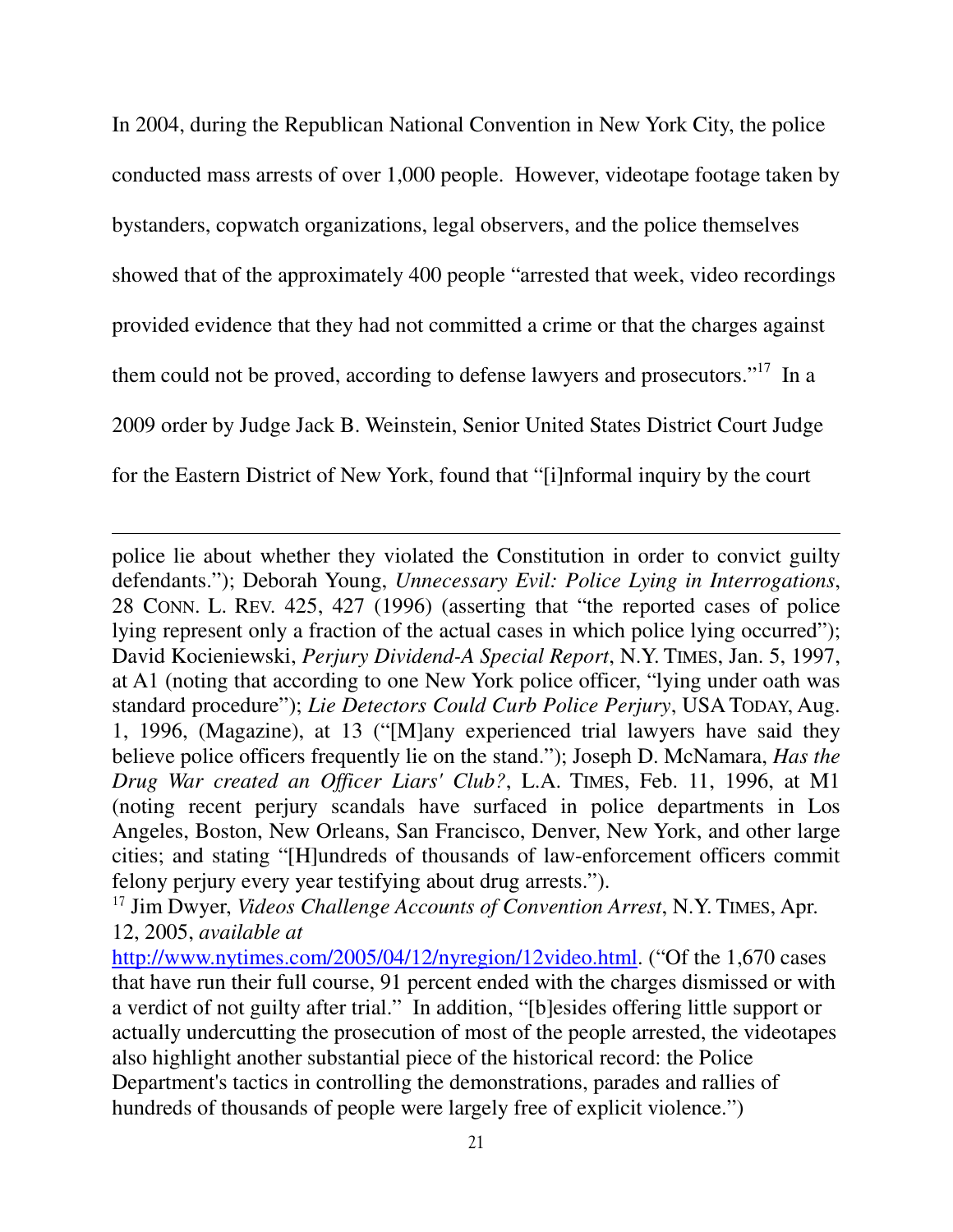and among the judges of this court, as well as knowledge of cases in other federal and state courts, has revealed anecdotal evidence of repeated, widespread falsification by arresting officers of the New York City Police Department." *Colon v. City of New York*, No. 1:09-cv-00008, 2009 U.S. Dist. LEXIS 110520, \*4 (E.D.N.Y. Nov. 25, 2009) (order denying motion to dismiss).

 While not all police officers commit perjury on the stand or falsify reports, there still exists an inherent power imbalance between law enforcement and ordinary individuals complaining of police misconduct. Many jurors are likely to believe that a police officer is speaking truthfully and take police at their word, as a basic starting point for evaluating officer credibility. In contrast, lay individuals, who do not carry the power of law enforcement, are not given the same benefit of the doubt from the outset.<sup>18</sup> Video evidence can help "level the playing field" by serving as a counterweight to the automatic presumptions people may not consciously realize that they are making when evaluating police-public credibility.

In 2008, a widely reported case in which video evidence served to contradict the official statement of a New York City Police Department (NYPD) officer involved a rider in a monthly "Critical Mass" bike ride who was arrested and held

<sup>18</sup> *See, e.g.,* David N. Dorfman, *Proving the Lie: Litigating Police Credibility*, 26 AM. J. CRIM. L. 455, 471-72 (1999).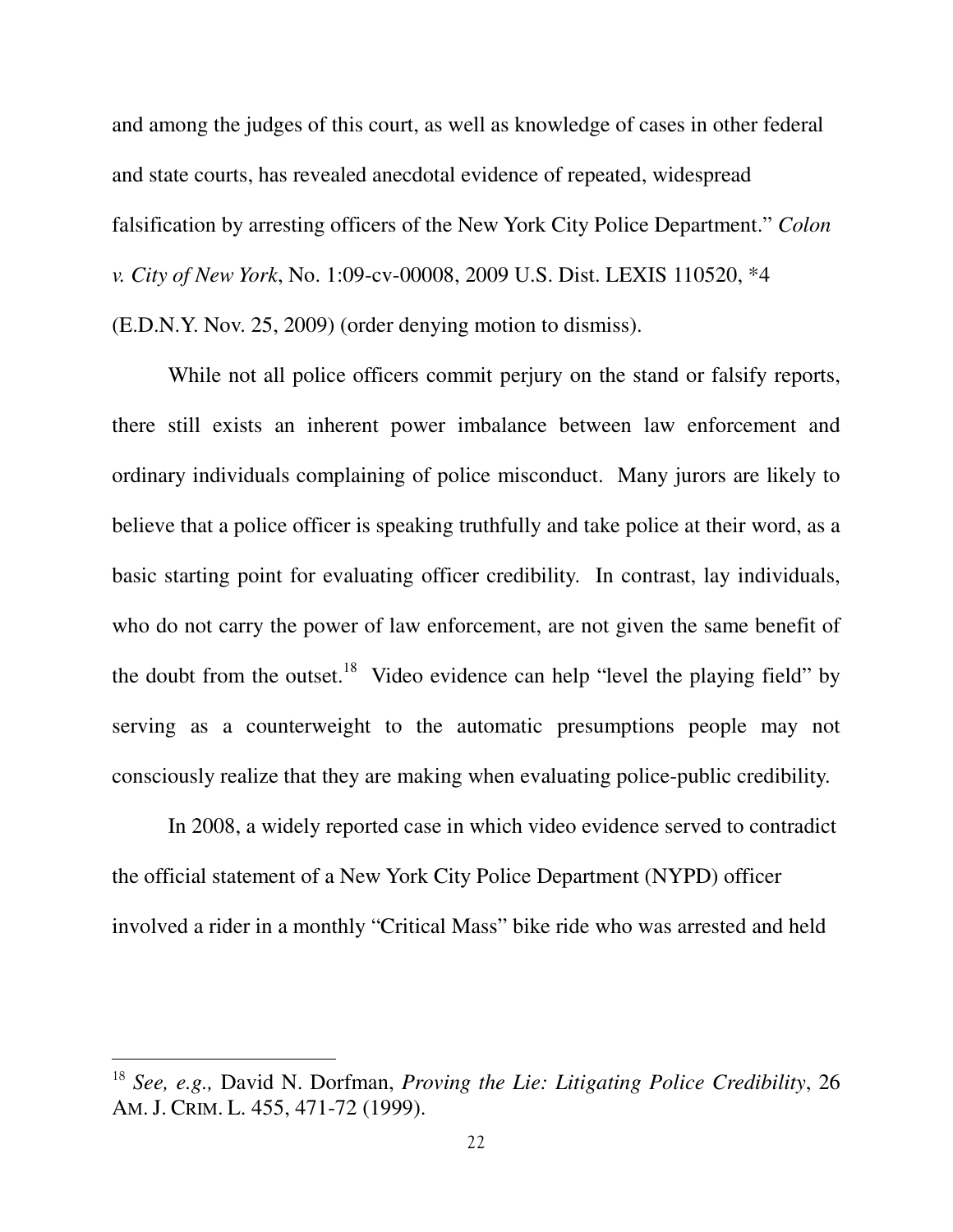on charges of attempted assault and resisting arrest.<sup>19</sup> The arresting officer filed a sworn statement that the rider had charged into the officer with his bicycle, knocking them both to the ground. However, video of the incident, which was taken by a bystander not involved in the bike ride, revealed that none of this was true. In fact the video footage, which was later uploaded to the public YouTube website, showed that the cyclist in fact swerved to avoid running into the officer and that the officer nevertheless tackled him without provocation.<sup>20</sup> The NYPD placed the officer on modified duty initially and he was later fired.<sup>21</sup>

## **IV. CONCLUSION**

 $\overline{a}$ 

As explained by *amici* in this brief, the right to record police activity is part and parcel of the First Amendment right to record and speak on matters of public concern. Not only is the right to record police conduct in public places wellestablished, as demonstrated by Plaintiff-Appellee's principal brief and concluded by the lower court, it is routinely exercised by individuals and groups across the country to improve community safety, promote civic engagement (particularly by

<sup>20</sup> Critical Mass Bicyclist assaulted by NYPD (video), http://www.youtube.com/watch?v=oUkiyBVytRQ (also on file with Center for Constitutional Rights).

<sup>19</sup> John Eligon & Colin Moynihan, *Police Officer Seen on Tape shoving a Bicyclist is Indicted*, N.Y. TIMES, Dec. 16, 2008, at A33.

<sup>21</sup> Trymaine Lee, *Police Officer Who Shoved A Bicyclist is Off the Job*, N.Y. TIMES, Feb. 20, 2009, at A24.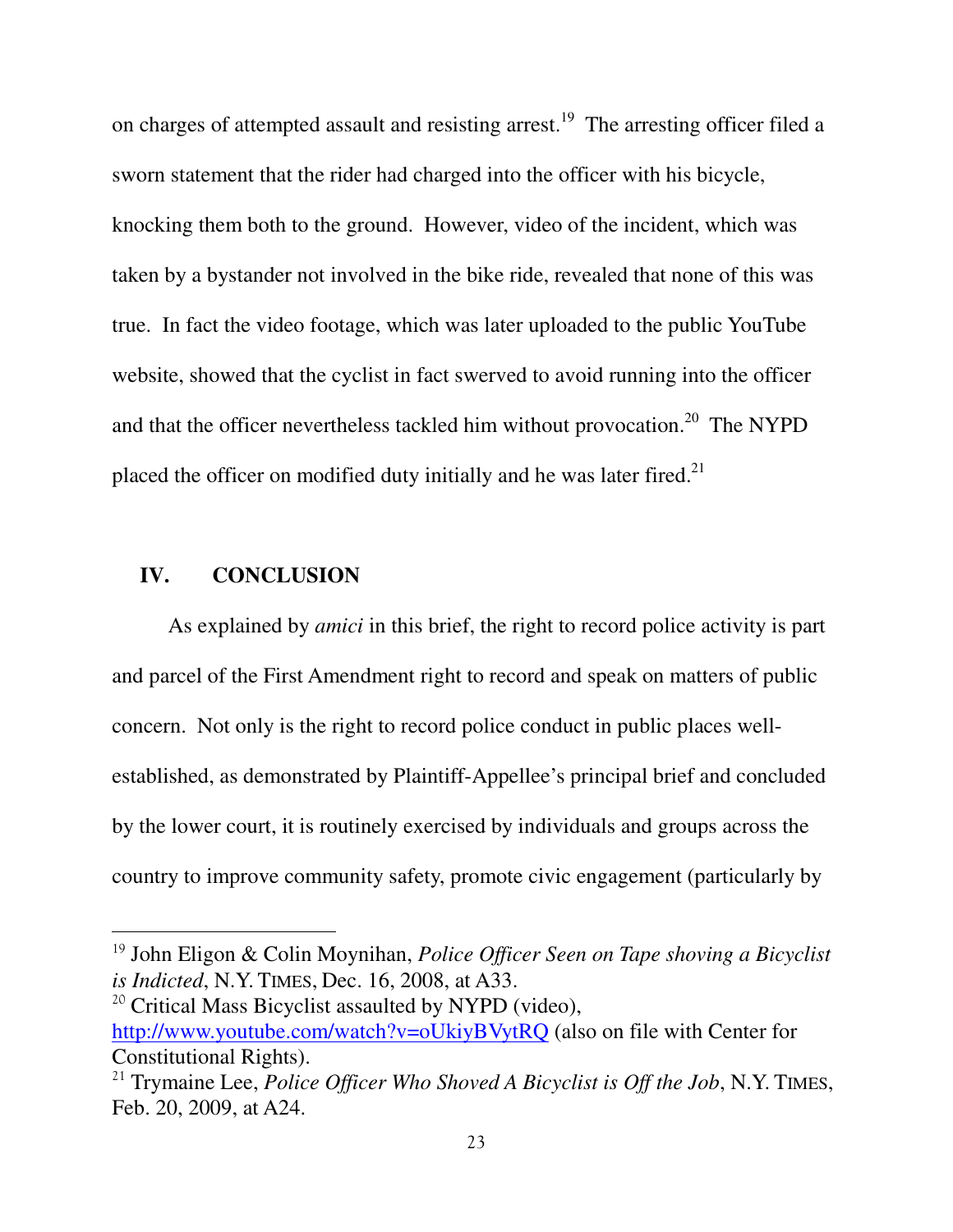communities that have historically borne the brunt of police misconduct), increase direct and community-driven accountability of local law enforcement. These goals directly align with the principles embodied in the First Amendment and protection of this right is warranted as a matter of law and policy.

For the reasons stated above, *Amici* respectfully request that this Court affirm the ruling of the court below and find in favor of Plaintiff-Appellee Simon Glik.

Date: January 25, 2011 /s/ Anjana Samant

Anjana Samant CENTER FOR CONSTITUTIONAL RIGHTS 666 Broadway, 7th Floor New York, NY 10012 (212) 614-6464 *Attorneys for the Amicus Curiae*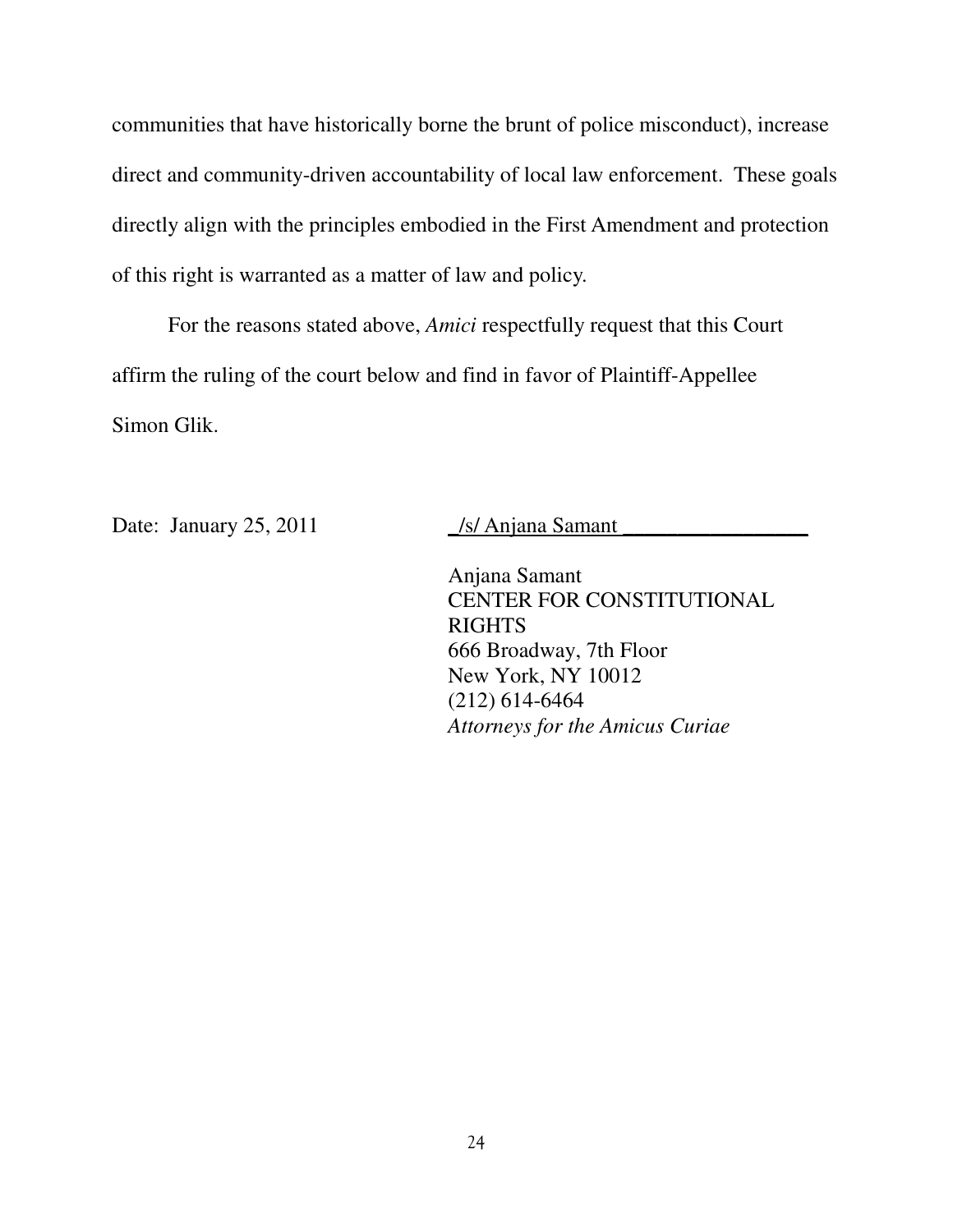# **TABLE OF CONTENTS - ADDENDUM**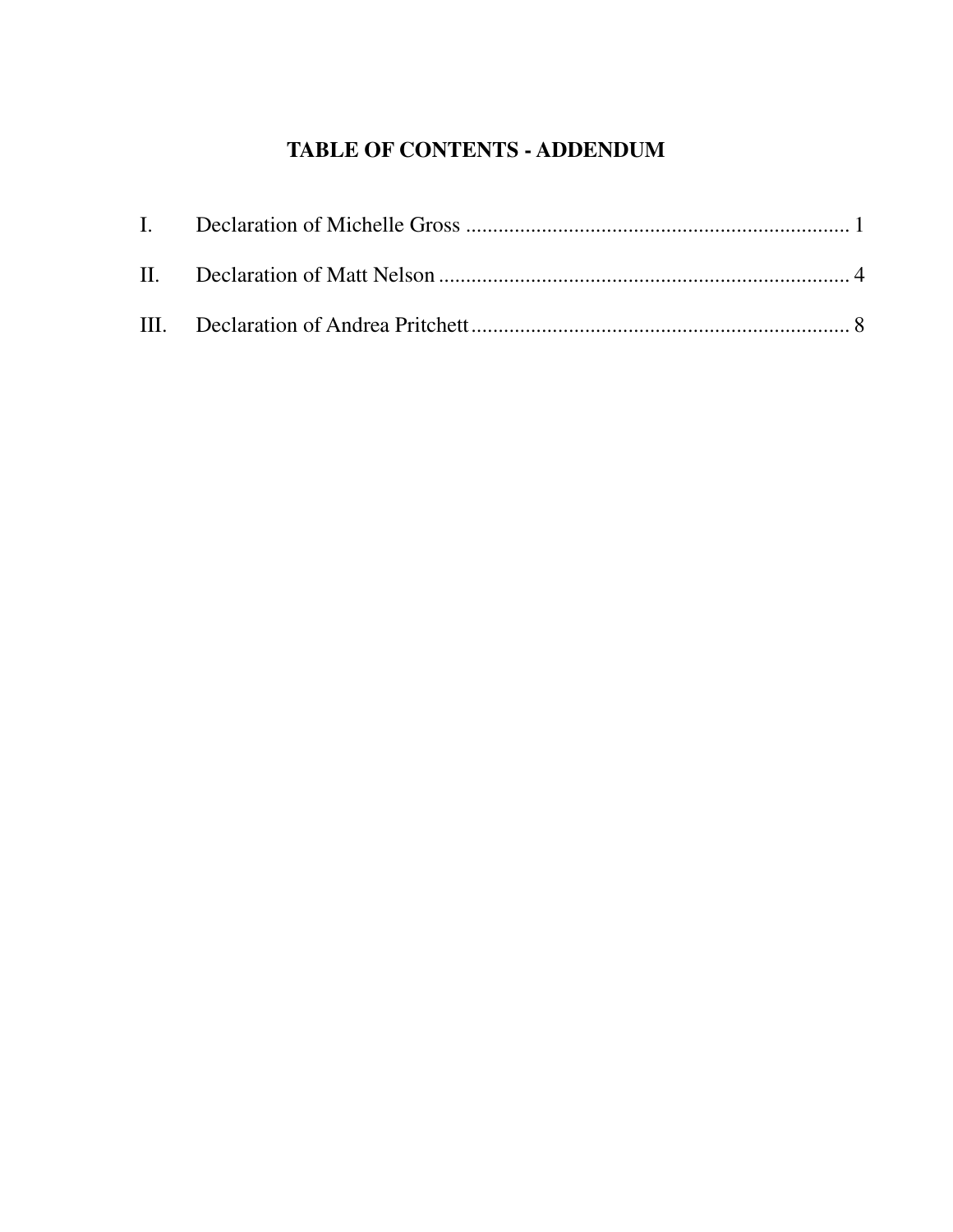#### **UNITED STATES COURT OF APPEALS FOR THE FIRST CIRCUIT**

#### **SIMON GLIK**

Plaintiff-Appellee,

v.

JOHN CUNNIFFE, in his individual capacity; PETER SAVALIS, in his individual capacity; JEROME HALL-BREWSTER, in his individual capacity; CITY OF BOSTON Defendants-Appellants

No. 10-1764

### **DECLARATION OF MICHELLE GROSS**

I, MICHELLE GROSS, pursuant to 28 U.S.C. § 1746, declare the following:

1. I currently reside in Minneapolis, Minnesota. I have been a resident of Minneapolis since 1992.

#### **Minneapolis Communities United Against Police Brutality**

- 2. I am a co-founder and current president of Communities United Against Police Brutality (CUAPB). CUAPB was founded in 2000 as a Minneapolis-area organization that works to provide assistance to people dealing with the effects of police brutality, to educate the community, to decrease police brutality and to increase police accountability.
- 3. CUAPB was founded by four Minneapolis residents who came together after a particular egregious act of police brutality. Founding members of CUAPB were tired of what we saw as ineffective police oversight. The Minneapolis Police Department's Internal Affairs Unit, as well as the local independent Civilian Review Authority, had delivered little to no accountability for acts of police violence. We formed CUAPB as a new, community-driven way to address issues of police accountability.
- 4. Ten years later we have over 4,000 supporters and 150 active volunteers.
- 5. CUAPB is an all-volunteer organization.
- 6. CUAPB operates a variety of programs in the Minneapolis community. Since 2002 we have operated a 24-hour hotline for reporting of police brutality incidents. We operate a "court watch" program, give legal referrals, engage in litigation, organize to change policies and laws, and provide educational programs.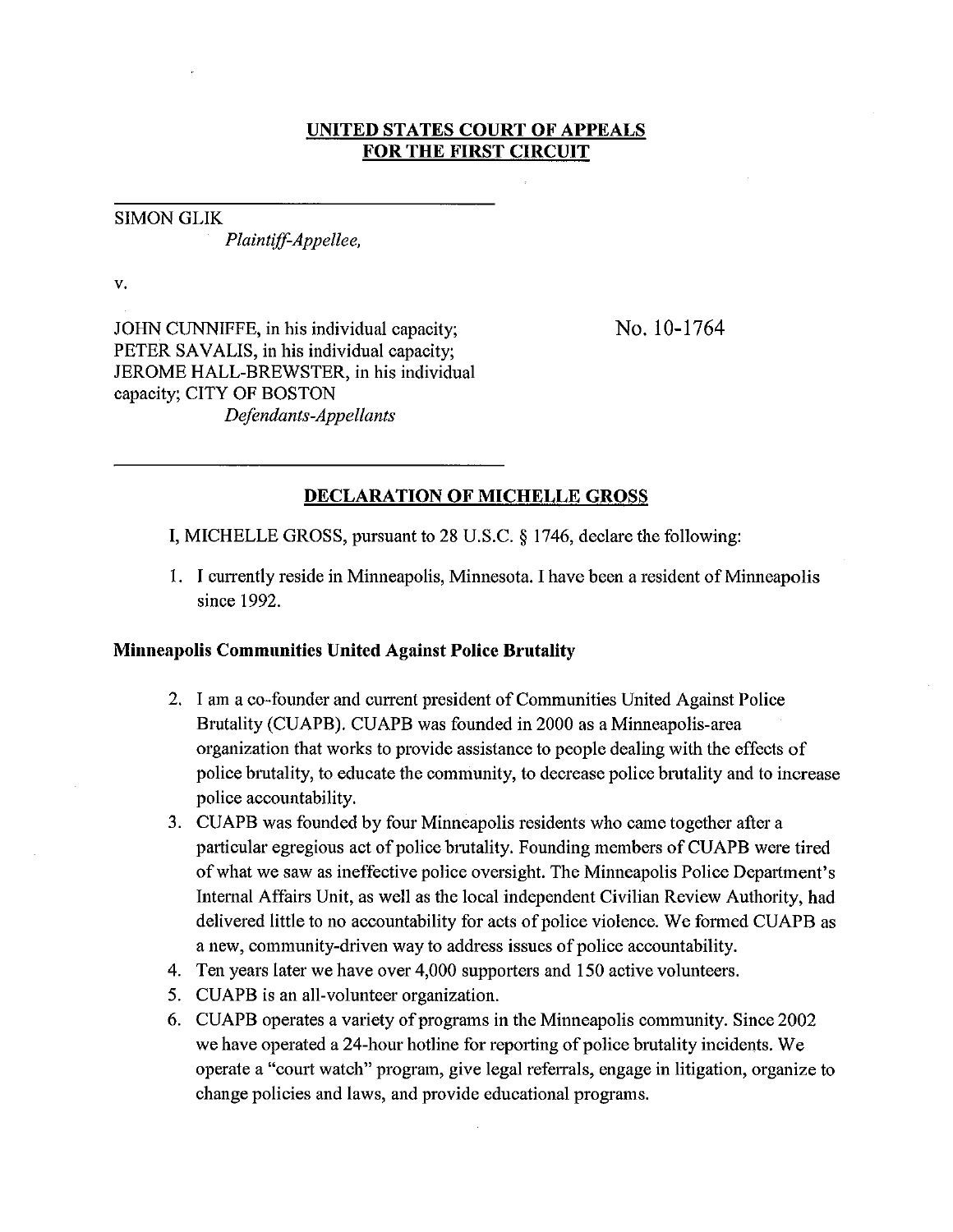## **CUAPB's Copwatch Program**

- 7. Since 2004 CUAPB has operated a "Copwatch" program in the city.
- 8. The Copwatch program of CUAPB trains volunteers about their legal rights and responsibilities when observing and documenting police behavior. No volunteers are allowed to engage in Copwatch without having first been trained.
- 9. CUAPB provides volunteers with equipment such as video cameras.
- 10. CUAPB receives requests from a variety of Minneapolis communities to come implement Copwatch in their neighborhood(s). In addition, many communities ask CUAPB to provide training on how community members can implement their own Copwatch programs.
- 11. CUAPB believes that an effective Copwatch program increases safety for both communities and officers. By capturing situations on videotape, we provide accountability for everyone involved.

### **Copwatch in Minneapolis Homeless Shelters**

- 12. Since 2007, CUAPB has had a consistent program of sending Copwatch volunteers to the vicinity of two homeless shelters in downtown Minneapolis on a regular basis of at least once a week. One shelter is operated by the Salvation Army, and the other shelter is operated by Catholic Charities. They are both located on Currie Avenue in downtown Minneapolis. Many homeless residents of Minneapolis gather in the area of these shelters on a consistent basis.
- 13. Residents of the homeless shelters requested the presence of CUAPB volunteers because of ongoing incidents of police violence in the area around the shelters and to homeless people in the city. Examples of excessive police force included aggressive searches of residents without cause, beatings of homeless people, and police confiscation and destruction of shelter residents' property.
- 14. Homeless residents welcome CUAPB Copwatch volunteers. Since CUAPB began sending volunteers to monitor the areas around the shelters, homeless residents have said that our presence has had a "calming effect" on the police, and helps de-escalate homeless-police interactions, even when we are not recording anything with our video cameras.

### **Using Video of Police Encounters to Enact Reforms**

15. The videos we create are used in different ways, from educational purposes to legal evidence.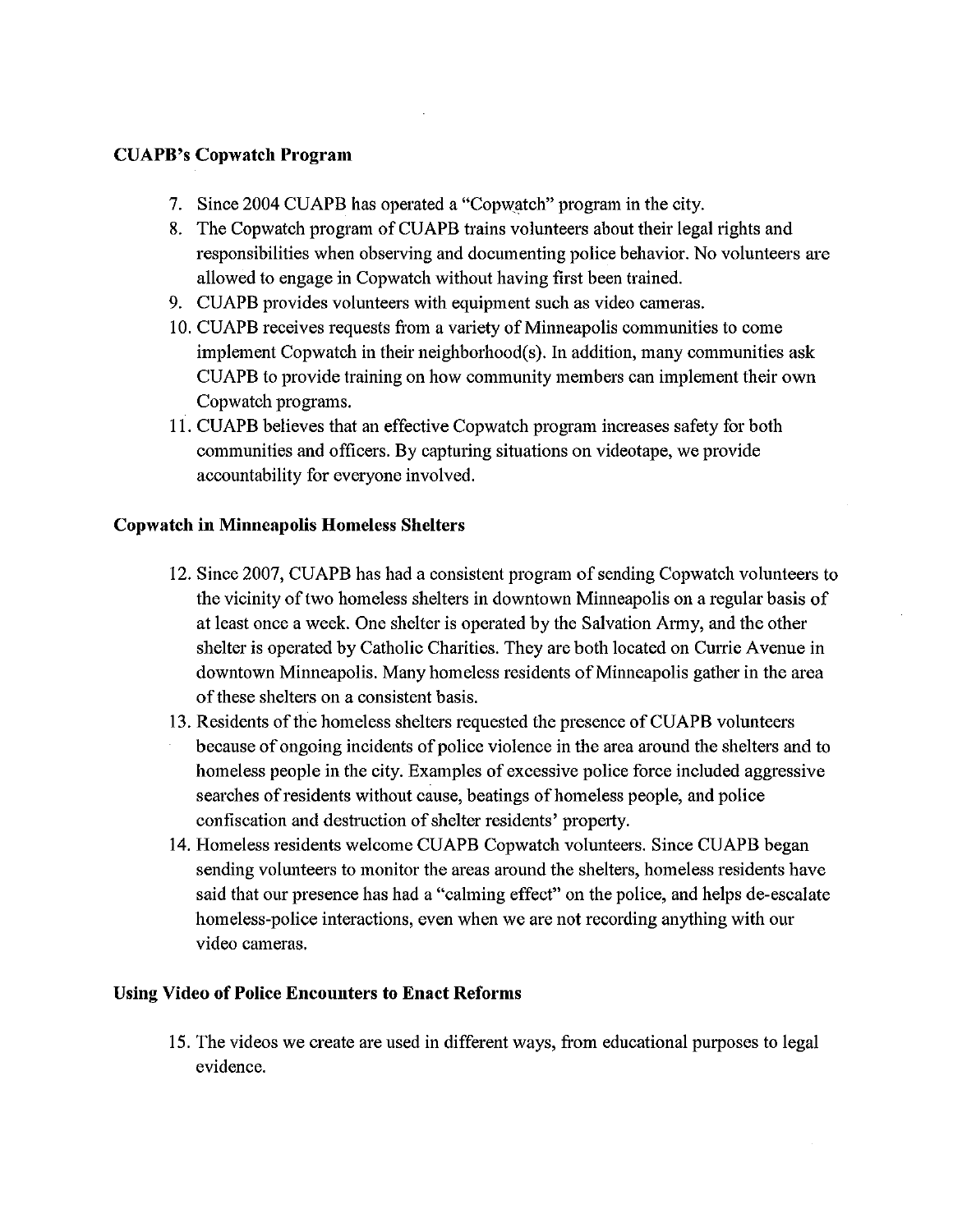- 16. We made video presentations to the Minneapolis Civilian Review Authority, various Minneapolis City Council members, and to community groups regarding the treatment of people at and around the homeless shelters since we started collecting such footage in 2007.
- 17. We have also made video presentations about police violence during "club closings." "Club closings" are when police congregate around a night club as it is letting out at the end of the evening. Since 2004, we have video documented police running people over with horses, spraying crowds with pepper spray, and other examples of force.
- 18. By continuing to bring these instances of excessive police force to the City Council and other bodies, we are creating more awareness around the issue of police brutality.
- 19. In 2006, CUAPB settled a federal class-action lawsuit, Robinson v. City of Minneapolis, in the U.S. District Court of Minnesota. One outcome of the settlement was that video cameras were required to be placed into all Minneapolis Police Department squad cars. CUAPB is currently working with local attorneys to develop litigation concerning police conduct toward homeless residents on Minneapolis. Our video work is an essential part of building this case.

I declare under the penalty of perjury that the foregoing statements are true and correct.

Dated: January 20, 2011 Minneapolis, MN

Michelle 7 Gross

Michelle F. Gross

Communities United Against Police Brutality 3100 16<sup>th</sup> Avenue South Minneapolis, MN 55407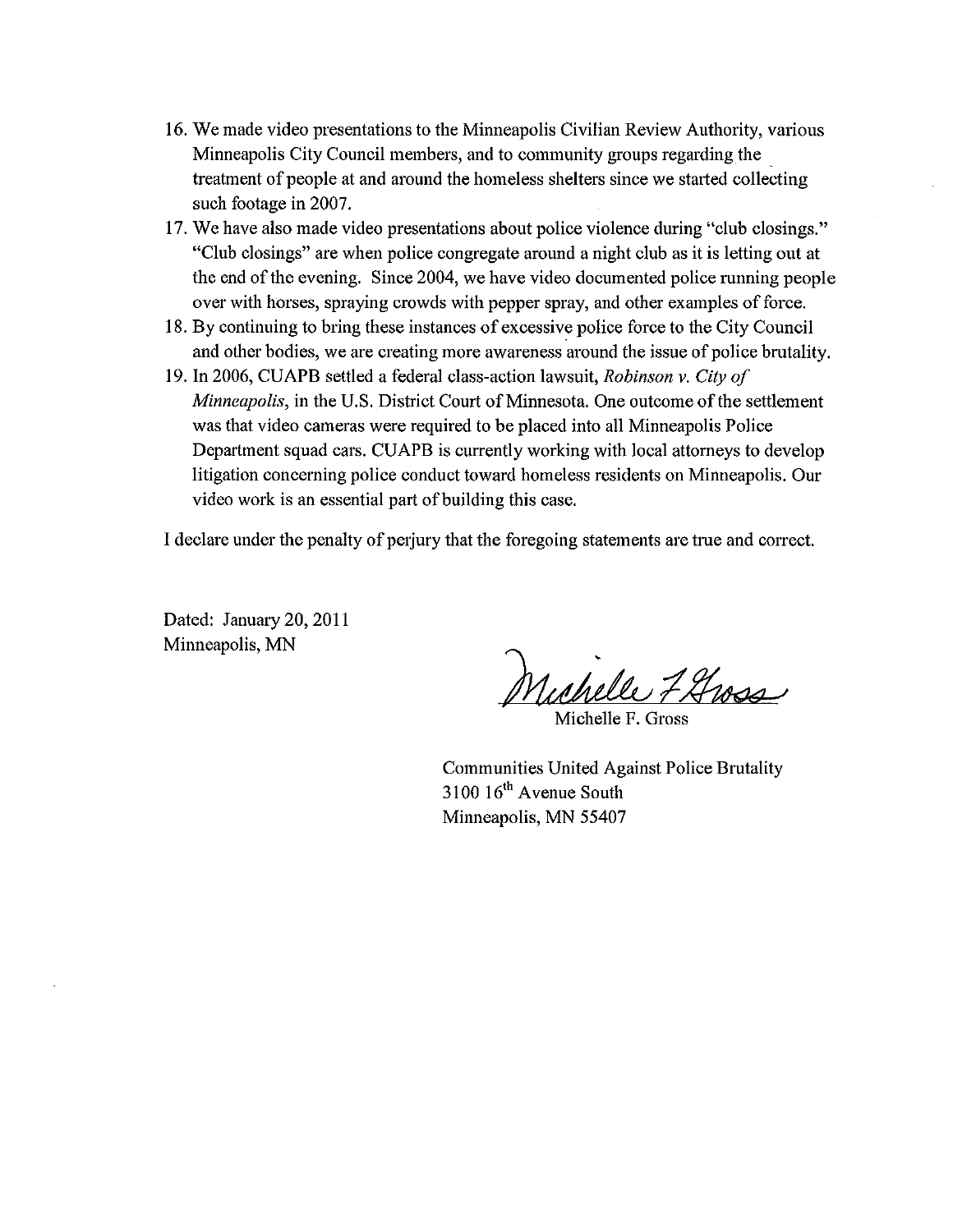#### UNITED STATES COURT OF APPEALS **FOR THE FIRST CIRCUIT**

#### **SIMON GLIK**

Plaintiff-Appellee,

 $\overline{\mathbf{v}}$ .

JOHN CUNNIFFE, in his individual capacity; PETER SAVALIS, in his individual capacity; JEROME HALL-BREWSTER, in his individual capacity; CITY OF BOSTON Defendants-Appellants

No. 10-1764

#### **DECLARATION OF MATT NELSON**

I, MATT NELSON, pursuant to 28 U.S.C. § 1746, declare the following:

- 1. I currently live in Oakland, California, and have resided there since April 2009.
- 2. From December 1999 until March 2009, I lived in Milwaukee, Wisconsin.

#### **Milwaukee Police Accountability Coalition**

- 3. Between the years 2002 until March 2009, I was a co-founder and spokesperson for the Milwaukee Police Accountability Coalition (MPAC) in Milwaukee, Wisconsin.
- 4. MPAC was founded primarily by families who had directly experienced police violence, including having had family members killed by police. MPAC's mission is to address community stability and public safety in the primarily African-American and Latino neighborhoods of Milwaukee, as well as elsewhere in the city.
- 5. As spokesperson for MPAC, I was at the forefront of much of the organizing. I wrote articles in national publications such as The Nation magazine, press releases and spoke at events around the city and state. In 2007 I was a featured speaker at an event sponsored by the public policy forum addressing best practices for law enforcement, gave regular briefings and testimony to City, County and State elected representatives and Criminal Justice administrators.
- 6. Between the years of 2007 and 2009, I operated a city-wide legal clinic which assisted Milwaukee residents who wished to file complaints against MPD officers as well as managed research and open records requests regarding police training procedures, the civilian complaint process, and pattern of police misconduct.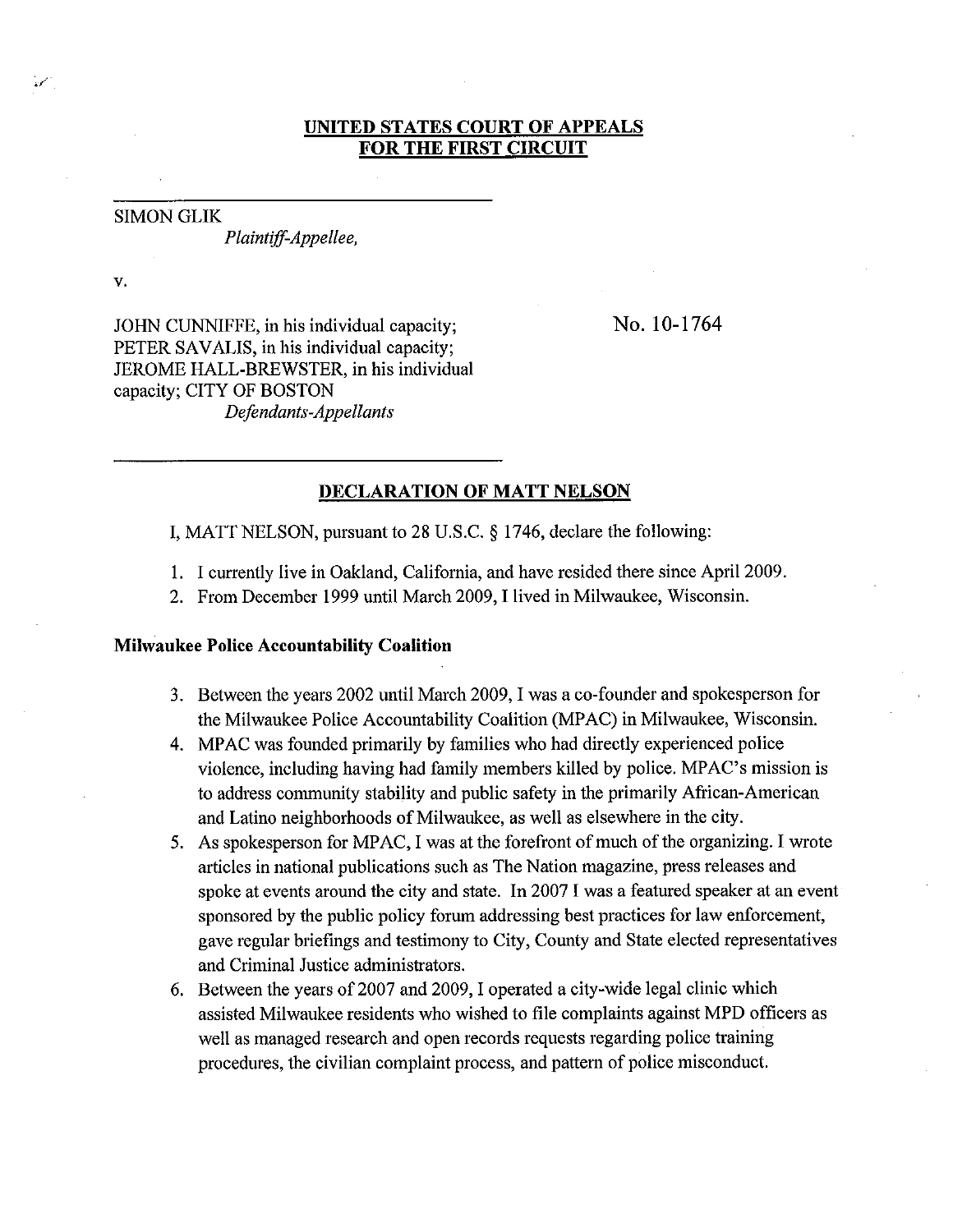- 7. MPAC has been central to promoting better police accountability and communitypolice relations in Milwaukee. MPAC brought about reforms to the Milwaukee Fire and Police Commission (FPC), which works as an independent oversight body of the Milwaukee Police Department (MPD). Including streamlining the process for civilian complaints and increase the power and independence of the commission.
- 8. MPAC also improved state policy regarding police procedure, specifically re-writing several rules on how police field interviews should be conducted with civilians with regarding to protecting an individual's civil rights. MPAC also has improved training for police who deal with people with mental illness through supporting a community developed and funded crisis intervention team
- 9. Additionally, MPAC helped found the Milwaukee Southside Community Justice Center, which provides services for community members such as conflict resolution, mediation, pretrial services and re-entry services.
- 10. MPAC has served a critical need in Milwaukee, where there has been an average of 10 civilian deaths a year at the hands of police, and ongoing reports of police violence and harassment of city residents in communities of color.
- 11. MPAC believes monitoring and documenting police-public interactions is an important part of accountability, both by witnessing and reporting police misconduct and recording it through videotape.

#### **Improving Police Practices through Videotape Evidence**

- 12. In 2005 I co-founded the Brewing Grounds for Change Coffeeshop, located at 2008 N. Farewell Avenue in Milwaukee. I was an owner/operator of the business from 2005 until 2009. I still maintain part-ownership in the business.
- 13. As a small-business owner, my business depended on the relationships I built with others in my neighborhood and community. It was a regular practice that members of our neighborhood would help each other out on day-to-day "quality of life" issues.
- 14. While I was an owner/operator of the coffeeshop, I had to call on the police to resolve neighborhood issues several times. This included a woman getting hit by a car a block from my business, and separately, a car flipping over nearby the business location.
- 15. On March 10, 2008, a number of MPD officers gathered in the vicinity of my business to implement an arrest of a civilian.
- 16. I felt it was my civic duty, especially due to past police interactions in my community, to monitor and document this arrest. By monitoring the situation, I hoped to prevent officers from using excessive force since they would know I was witnessing and recording their conduct.
- 17. I walked outside of my business with my camera phone to witness and document the police activity. Once I was standing outside of my business, two MPD officers stopped me as I was documenting the situation. One officer, Robert Ferrell,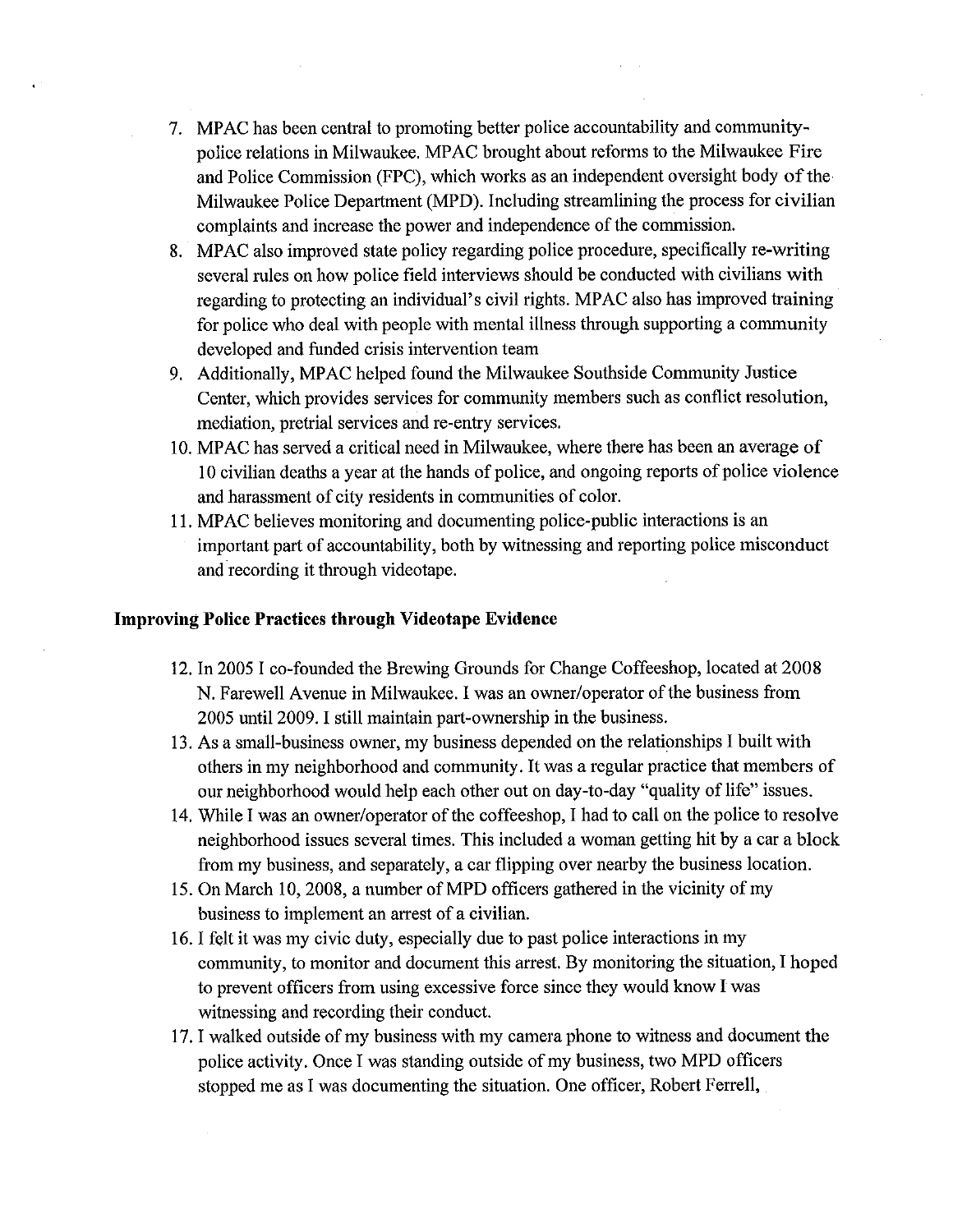approached me aggressively and threatened me with arrest if I did not produce my social security number for him. In addition, he threatened to shut down my business and have the city revoke my permits if I did not comply with his demand.

- 18. Another resident who witnessed my interaction with these officers stated that Officer Ferrell's actions were hostile and unreasonable.
- 19. Working with MPAC, I filed a civilian complaint with the Milwaukee Police and Fire Commission regarding Officer Ferrell's conduct.
- 20. In October 2009, the MPD issued a memo saying that officers could not demand to see a person's social security number during a stop of a civilian. This was an important victory for MPAC and Milwaukee residents in making the police more accountable.

#### **Color of Change – Increasing Civic Involvement**

- 21. I have worked at ColorOfChange.org (CoC) since April 2010. My title is Special Projects Manager.
- 22. CoC exists to strengthen Black America's political voice. Our goal is to empower our members - Black Americans and our allies - to make government more responsive to the concerns of Black Americans and to bring about positive political and social change for everyone. CoC is a member-driven civil rights organization that tries to find ways for its members, to participate in the democratic process. Issues of police behavior and the criminal justice system are central to CoC's membership, which is primarily African-American.
- 23. In my experience working with community-based organizations, the more people participate in their community and in democratic institutions, the better we are able to improve policy and conditions in our neighborhoods and counteract parts of society that continue to be hostile toward African-Americans and people of color, including community-police relations.
- 24. Videotaping of police strengthens police-community relationships and encourages a more professionalized police force. A professionalized police force understands and upholds the civil rights of everybody they come into contact with, which creates a safer environment for everyone.
- 25. Many police departments espouse the importance of treating civilians with dignity and courtesy. Videotaping and monitoring of police by an active and participatory group of residents helps hold police to these higher standards of conduct.
- 26. In my experience, people who participate in monitoring police are more likely to be active in everyday civic participation. A person who engages in videotaping police is often more likely to address other "quality of life" issues in their neighborhood, including calling on police during certain situations.

رک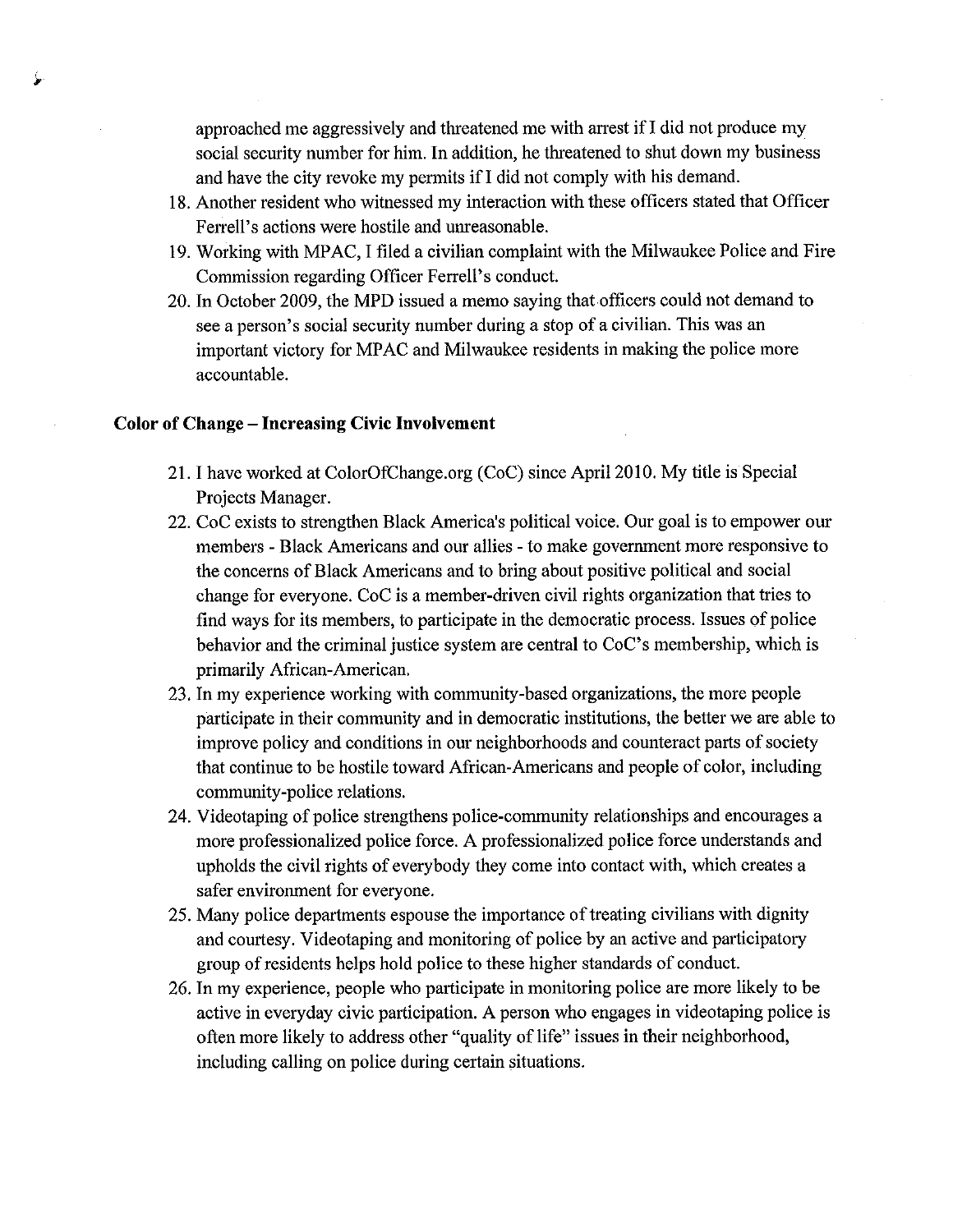- 27. When police retaliate against civilians who monitor them, it does serious damage to the level of trust between communities and police. It discourages people from continuing to monitor police in their community. By discouraging people from being civic participants, they are discouraged from other forms of civic participation, including calling on the police when there is an emergency. Discouraging people, especially young people, from taking part in other interactions that make for a healthy, stable neighborhood is detrimental to both community members and local law enforcement.
- 28. Harassing civilians who engage in monitoring police activities, can accelerate an innocuous police-civilian interaction into a potential hostile or dangerous situation for both the officer and civilian. Also, police retaliation of citizen monitors will discourage civilian cooperation of those who may otherwise be in a position to assist good police work.

I declare under the penalty of perjury that the foregoing statements are true and correct.

Dated: January  $/9$ , 2011 Oakland, California

⁄iatt Nelson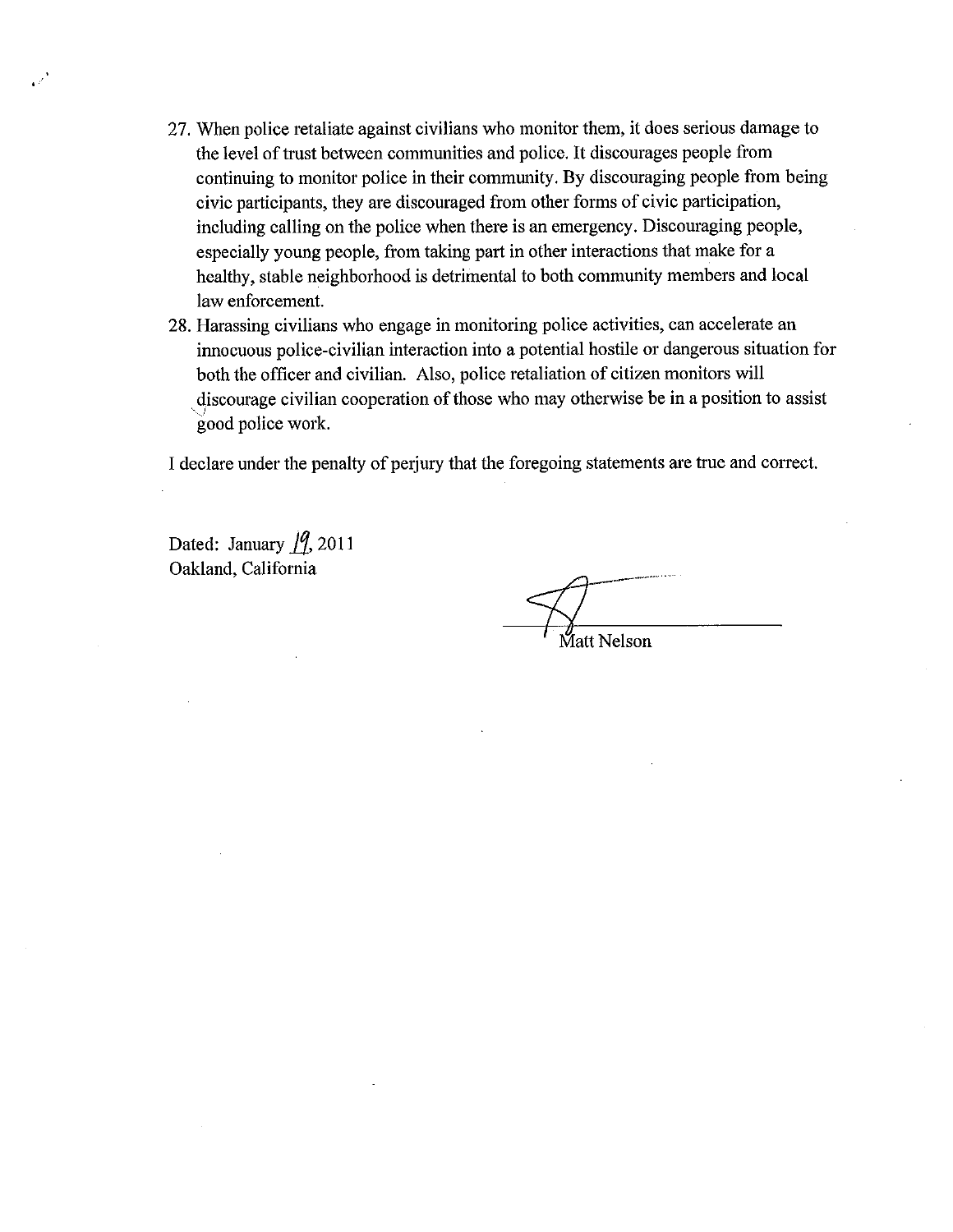### **#UNITED STATES COURT OF APPEALS FOR THE FIRST CIRCUIT**

**SIMON GLIK** 

Plaintiff-Appellee,

V.

JOHN CUNNIFFE, in his individual capacity; PETER SAVALIS, in his individual capacity; JEROME HALL-BREWSTER, in his individual capacity; CITY OF BOSTON Defendants-Appellants

No. 10-1764

### **DECLARATION OF ANDREA PRICHETT**

I, Andrea Prichett, pursuant to 28 U.S.C. § 1746, declare the following:

- 1. For the past thirty years, I have lived in Berkeley, California.
- 2. I am one of the founding members of Berkeley Copwatch, an all-volunteer, non-profit organization that seeks to increase police accountability and decrease police misconduct by promoting civic participation among community members.
- 3. One of our principal activities is conducting and training others in how to conduct police monitoring by, among other things, recording or filming their interactions with the public, commonly referred to as "copwatch".
- 4. Berkeley Copwatch's approach is to send out weekly shifts of two or more people who have been trained about their rights and responsibilities with respect to the police, and they document through video recordings, photography, or personal observations incidents of police misconduct, including the use of unnecessary or excessive force, baseless and warrantless searches of people in public, and officers without any identification on their uniforms (as is required by California law).
- 5. When Berkeley Copwatch was first created, we worked with homeless people. My observations of police interactions with homeless people on the streets and in public places led me to believe that this already vulnerable population was further disempowered by police harassment and misconduct.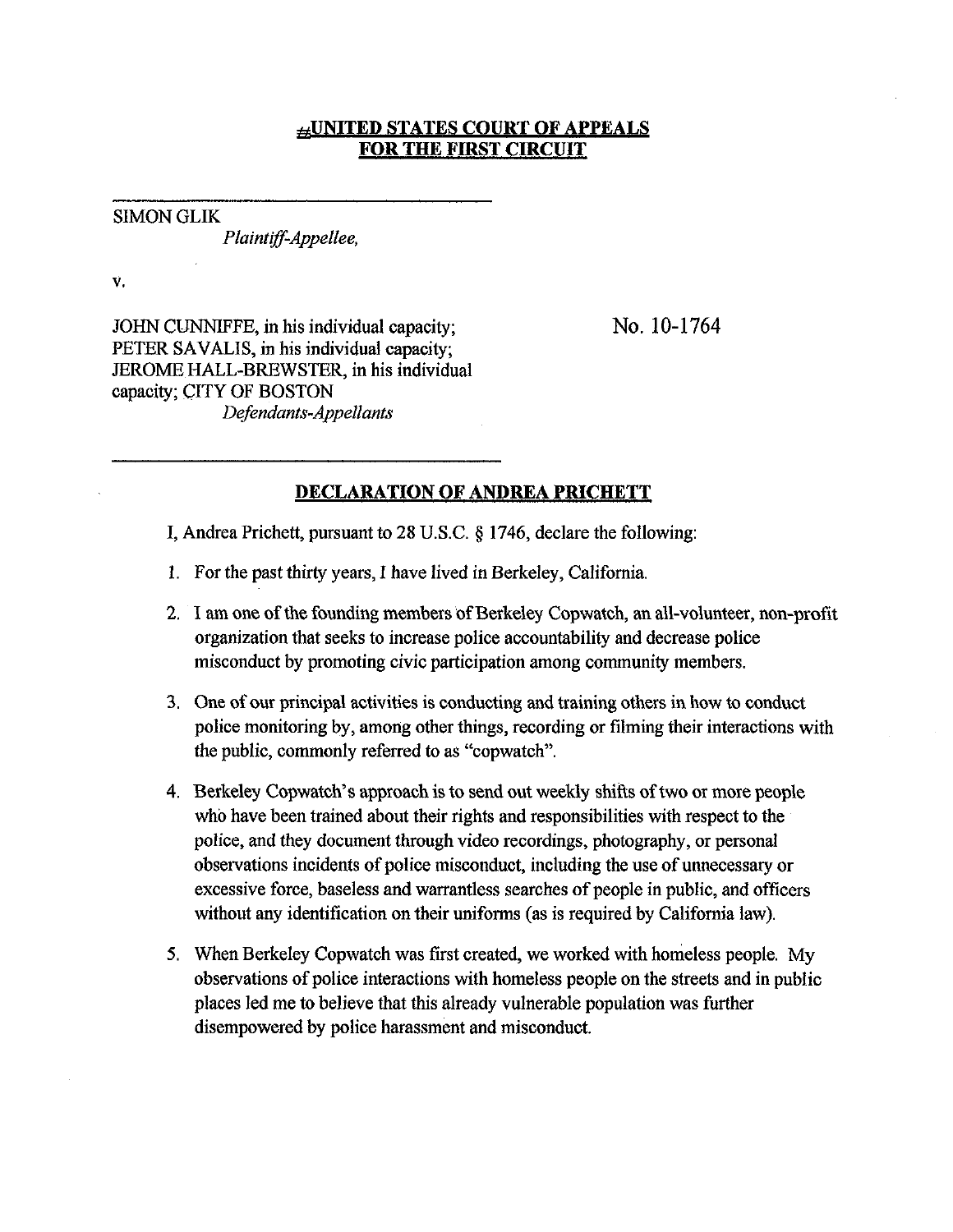- 6. My early activities with Berkeley Copwatch involved collecting testimonies from homeless people who had suffered police misconduct, such as confiscation of property, unjustified use of force, and outright physical and verbal abuse.
- 7. In its early years, Berkeley Copwatch relied largely on documenting such incidents, relying on our own first-hand observations, and also taking photographs of policehomeless interactions. Through such documentation, we were able to serve as advocates for homeless people.
- 8. With changes in technology, including the advent of more accessible video, audio, and photo equipment and the ability to rapidly disseminate information via the internet, our copwatch program has become more heavily reliant on recordings of police activity in public places. The ability to take video footage or photographs of police misconduct allows us to operate more efficiently and effectively.
- 9. We have used our recordings to further police reform that benefits both local law enforcement and community members. In 2008, for instance, we presented video footage of police misconduct at a special hearing of the local review commission. Specifically, the video showed an overly aggressive and unnecessarily violent police tactics used against protestors at a marine recruitment station.
- 10. As a result of this footage, the Berkeley Police Department in consultation with the Police review Commission reviewed and revised their crowd control policies and procedures.

 $\mathbb{R}$ 

- 11. Berkeley Copwatch has also provided video footage to local attorneys representing victims of police misconduct in litigation or attempting to dissuade prosecutors from pursuing charges against individuals who were wrongfully accused or arrested by the police.
- 12. Additionally, with our cumulative experience in such activities, Berkeley Copwatch has created training materials and presentations that included know-your-rights components when dealing with the police and "best practices" for recording police conduct.
- 13. Since its inception in March 1990, Berkeley Copwatch has helped numerous individuals from many different states set up similar organizations in other cities in the U.S., and has hosted law enforcement and non-governmental officials from Australia, Tanzania, and Zambia who were interested in our work around police accountability, including our copwatch program.
- 14. For example, in January 2011, Berkeley Copwatch was asked to conduct a training in Fresno, California where, for the past several years, an average of 5 or 6 people have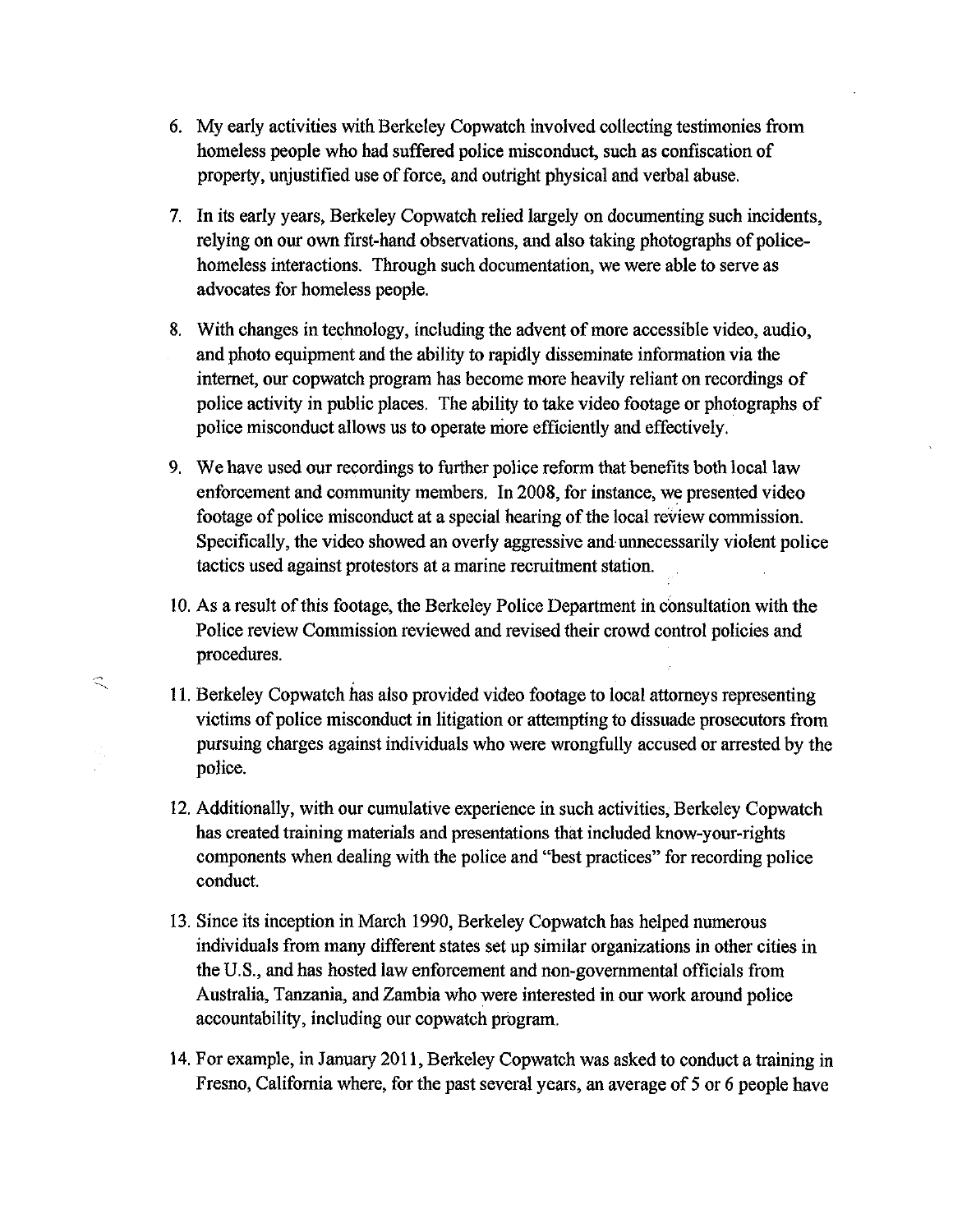been killed in police encounters. The purpose of our training was to educate concerned community members about how to best record police activity, individuals' rights in police encounters, and other ways of directly increasing police accountability.

- 15. The training was attended by approximately 50 people with different racial, ethnic, and linguistic backgrounds and across age groups. This very diverse group had come together to become more active in their communities based on their shared commitment to ending police violence and abuse.
- 16. Over the years, Berkeley Copwatch has been involved in and witnessed communities coming together and becoming more active in local governance and local law enforcement practices through their concerns about police abuse and interest in participating in copwatch programs.
- 17. For the past 15 years, Berkeley Copwatch has also taught undergraduate, credit courses at the University of California at Berkeley on democratic education. In essence the course teaches students about civil rights and human rights monitoring, in civic engagement, and, specifically, in the process and goals of copwatch programs.

I declare under the penalty of perjury that the foregoing statements are true and correct.

Dated: January 21, 2011 Berkeley, California

Ą

Andrea Prichett

Founding Member of Berkeley Copwatch 2339 Oregon St., Berkeley, CA